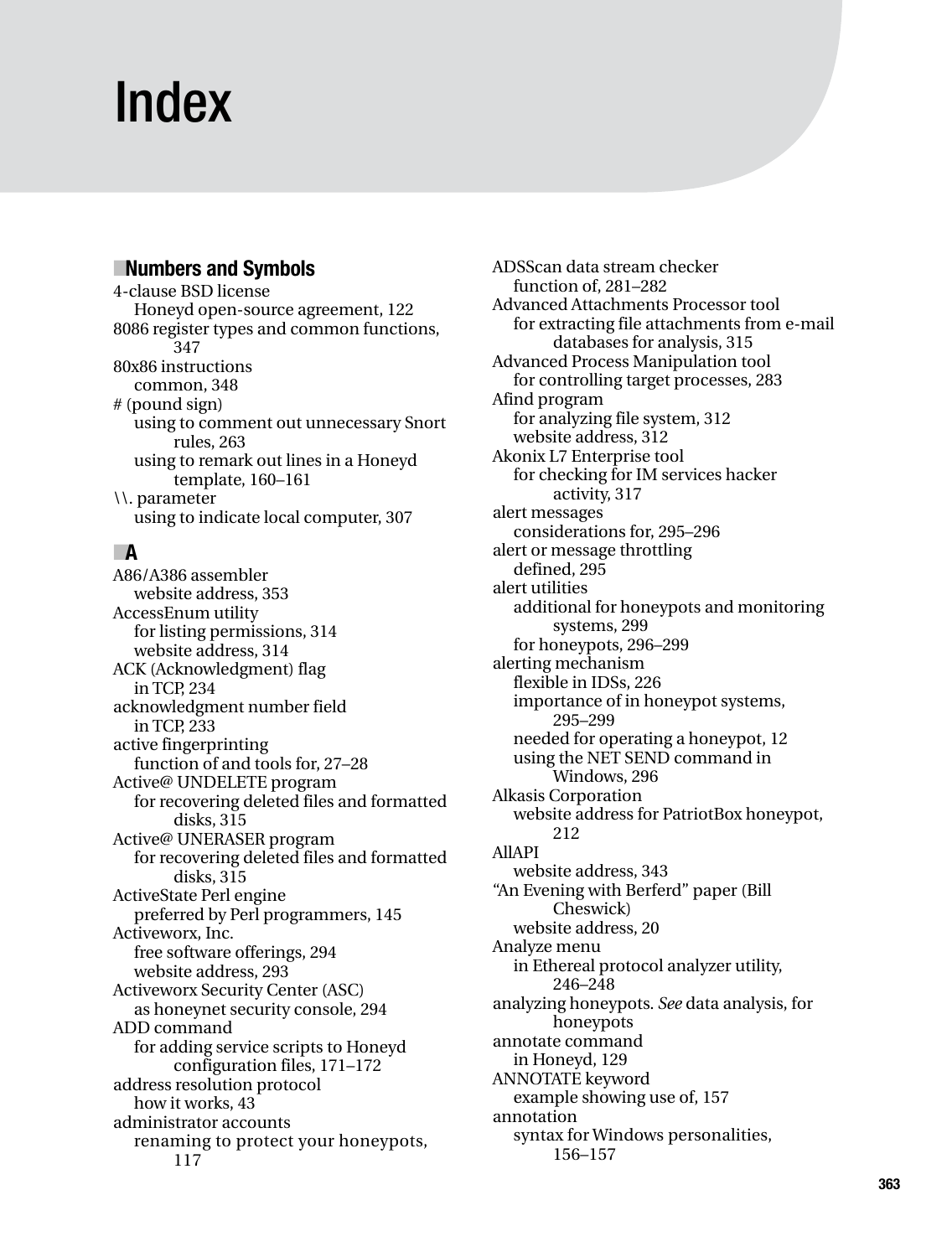anonymous enumerations disabling, 118 antispam relay server Jackpot tarpit as, 9 API enforcement, 345 application and presentation layers in OSI model, 229 application fingerprinting. *See also* fingerprinting function of, 29–30 application folders and files restricting access to, 106–108 Application Programming Interfaces (APIs) defined, 340 using third party, 343–344 ArcSight website address, 294 Argus website address, 309 Arkin, Ofir PowerPoint presentation about ICMP fingerprinting by, 29 ARP flooding using to overwhelm switches, 46 ARP poisoning using to overwhelm switches, 46 ARP proxying, 128 assembler and disassembler programs choosing, 349–357 assemblers choosing, 349–353 other available, 352–353 Webster's web site for information about, 353 assembly language learning, 339–349 resources for learning, 346 using, 344 website address for resources, 340 assembly language instructions on computer platforms, 345–349 AT&T Mexican honeynet website address, 8 attack models summary of, 32 used by hackers, 26–32 attack programs automated, 30 Audit Account Logon Events Windows auditing category, 286 Audit Account Management enabling Windows auditing category, 286 Audit Directory Service Access Windows auditing category, 286 Audit Logon Events Windows auditing category, 286

Audit Object Access Windows auditing category, 286 Audit Policy Change Windows auditing category, 287 Audit Privilege Use Windows auditing category, 287 Audit Process Tracking Windows auditing category, 287 Audit System Events Windows auditing category, 287 authentication protocols securing, 118–119 automated attack programs types of, 30 Autoruns monitoring utility checking for changes to the Registry and autorun keys with, 319 function of, 279 AutoStart Viewer utility function of, 283

#### ■**B**

-b switch for binary logging mode in Snort, 255 Back Officer Friendly (BOF) honeypot installation and configuration of, 189–190 website address, 189 Back Orifice tools recognized by Back Officer Friendly honeypot, 190 Back2Life program for recovering deleted files and formatted disks, 315 Bait and Switch Honeypot website address, 10 banner grabbing defined, 29 baseline measurements methods for getting for your honeypot, 98–99 sampling of Microsoft tools for documenting, 271 taking as first step in honeypot data collection, 269 bind command in Honeyd, 128–129 BinText tool function of, 281 BIOS interrupt routines stored on BIOS chips and used to manipulate data, 341 website address for list of, 341 blackholes. *See* tarpits (blackholes) Blaster worm Microsoft patches for, 87 on RPC servers, 73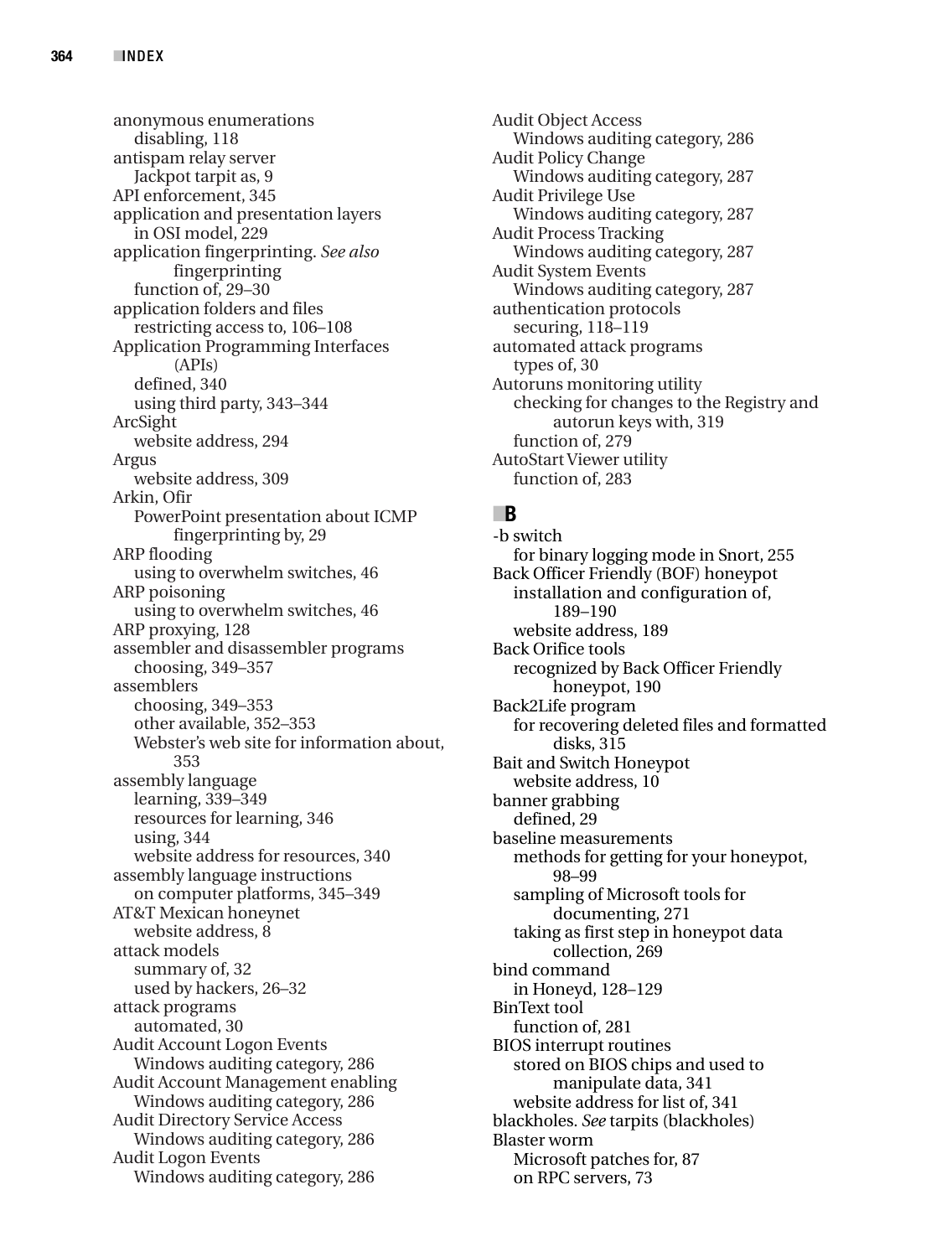Blat utility website address, 299 blended attacks methods used in, 31–32 BOF honeypot. *See* Back Officer Friendly (BOF) honeypot bootable forensic distributions, 324 Borg disassembler function of and website address, 356–357 botnet defined, 304 breakpoints as debugging tricks, 359 bridges as honeypot network system devices, 46 broadcast packets defined, 41 bs option in Dd.exe command-line syntax, 307 Bugbear worm website address, 77

## ■**C**

-c command-line parameter for putting Snort into network IDS mode, 256 Cache Reader tool for tracking Internet Explorer hacker activity, 316 Cache View tool for tracking hacker activity, 316 CacheInfo tool ActiveX control for tracking hacker activity, 316 CacheX utility for tracking Internet Explorer hacker activity, 316 CALs. *See* client access licenses (CALs) Cambia Security Inc. website address for CM utility, 276 Capture menu options using in Ethereal protocol analyzer utility, 244–246 CARO naming convention. *See* Computer Antivirus Researcher's Organization (CARO) naming convention Center for Internet Security website address, 40 Cheswick, Bill "An Evening with Berferd" paper by, 20 CIFS protocol updated version of SMB, 74 Cisco telnet session script login prompt for, 173 Router-telnet.pl, 173–176 Cleaver, Jack Jackson tarpit written by, 215

client access licenses (CALs) required for Windows honeypots, 91 CM utility for documenting and monitoring networks, 276 website address, 276 CMOS BIOS importance of password protecting, 101 settings for disabling booting from removable media, 100 code disassembly overview of, 337–339 steps for becoming a competent disassembler, 338 code listing for adding a static route to a multihomed Windows computer, 138 for adding proxies to Honeyd templates, 160 for adding service scripts to Honeyd templates, 159 banner text received from various Exchange Server Services, 83 basic syntax for using Dd.exe, 306 of Code Red worm buffer overflow exploit, 24 for configuring preprocessors in Snort, 260 for creating Honeyd templates, 155 for defining the default port state in Honeyd templates, 158 example of full syntax Declare statement, 342 example of Nmap entry for Windows 2000 server with SP2, 125 example of rules from Snort's Web-IIs.rules rule set, 262 examples of Dd commands, 307 of Honeyd.bat configuration file with multiple runtime configurations, 153 IIS virtual SMTP server banner text, 82 for listing all available storage devices and their GUIDs, 307 for loading Snort rule sets at runtime, 264 of Microsoft FTP Service login banner, 79 of ms-ftp.sh script mimicking a Microsoft FTP server, 183–187 for putting Snort into network IDS mode, 256 of sample Honeyd.bat file, 153 of a sample Honeyd configuration file, 162–165 of sample Snort configuration file, 265–267 for setting system variable for Honeyd templates, 160 showing Honeyd.log file entries, 134–135 showing sample Honeyd Exchange Server template, 161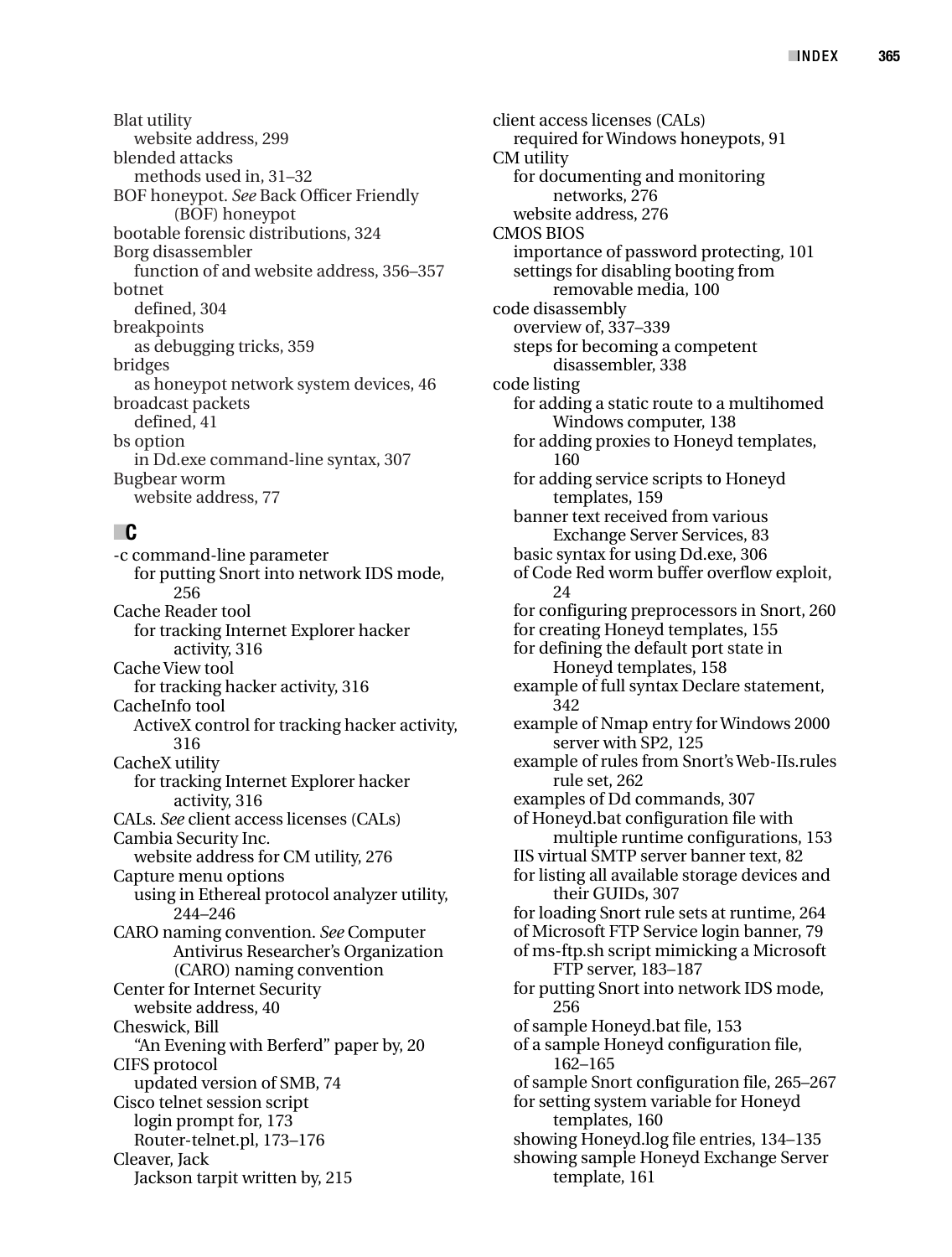for Snort command for fastest performance, 255 of source code for Cisco telnet session script, 174–176 of source code for Test.sh, 172–173 of source code for Test.sh modified for Windows, 173 source code for Web.sh script, 177–178 syntax for adding ports in Honeyd, 158–159 syntax for typical Snort rules, 260 Telnet Server Logon banner text, 80 for testing and troubleshooting Honeyd on the local host, 166 for testing nmapNT fingerprinting process, 27–28 for testing your Snort configuration file, 267 using Netcat to retrieve IIS HTTP headers, 81–82 using the SET command, 157 for Windows auto-run areas for honeypots, 98–99 Code Red worm LaBrea tarpit developed in response to, 9 Cogswell, Bryce monitoring utilities created by, 278–280 Cohen, Dr. Fred website address, 21 Comcraft tap maker website address, 44 ComLog utilities. *See also* commercial ComLog utility; open-source ComLog utility disabling Windows File Protection to use, 281 website address, 23 command-line options case-sensitivity of, 151 using in Honeyd, 151–152 command-line tools using built-in in Ethereal utility, 249–250 commercial ComLog function of vs. open-source ComLog, 281 Comp.exe comparing two sets of files on command line with, 272 Computer Antivirus Researcher's Organization (CARO) naming convention failure of, 291 Computer Associates website address, 294 Computer Forensics, Cybercrime and Steganograph Resources website address, 335

Computer Management window configuring services in, 108–109 computer platforms assembly language instructions on, 345–349 computer roles defined, 68–72 configuration settings documenting for honeypots, 98 configuring Honeyd templates, 154–165 Jackpot SMTP tarpit, 216–218 service accounts to protect honeypots, 115–117 services in Computer Management window, 108–109 services in LocalSystem account, 115–116 services in Windows Computer Management Services window, 108–109 Snort, 252–268 Connection Type dialog box in Cygwin Setup dialog box, 143 console keystroke loggers. *See* monitoring programs CookieView tool for decoding internal cookie data, 316 Coordinated Universal Time (UTC), 128 CREATE command using to create a Honeyd template, 155–156 /Create options table of for EVENTTRIGGERS command, 298 Crucial ADS for listing alternate data streams, 313 Ctrl-C ending a Netcat session with, 14 exiting Snort with, 255 Cute FTP, 178 Cygwin adding directories to the system PATH statement after installation, 144 installing, 142–145 website address for downloading, 142 Cygwin Setup dialog box choosing the Installation Directory dialog box in, 143

#### ■**D**

-d command-line parameter displaying activity summaries in Honeyd with, 134 -d parameter Snort command-line switch, 253–254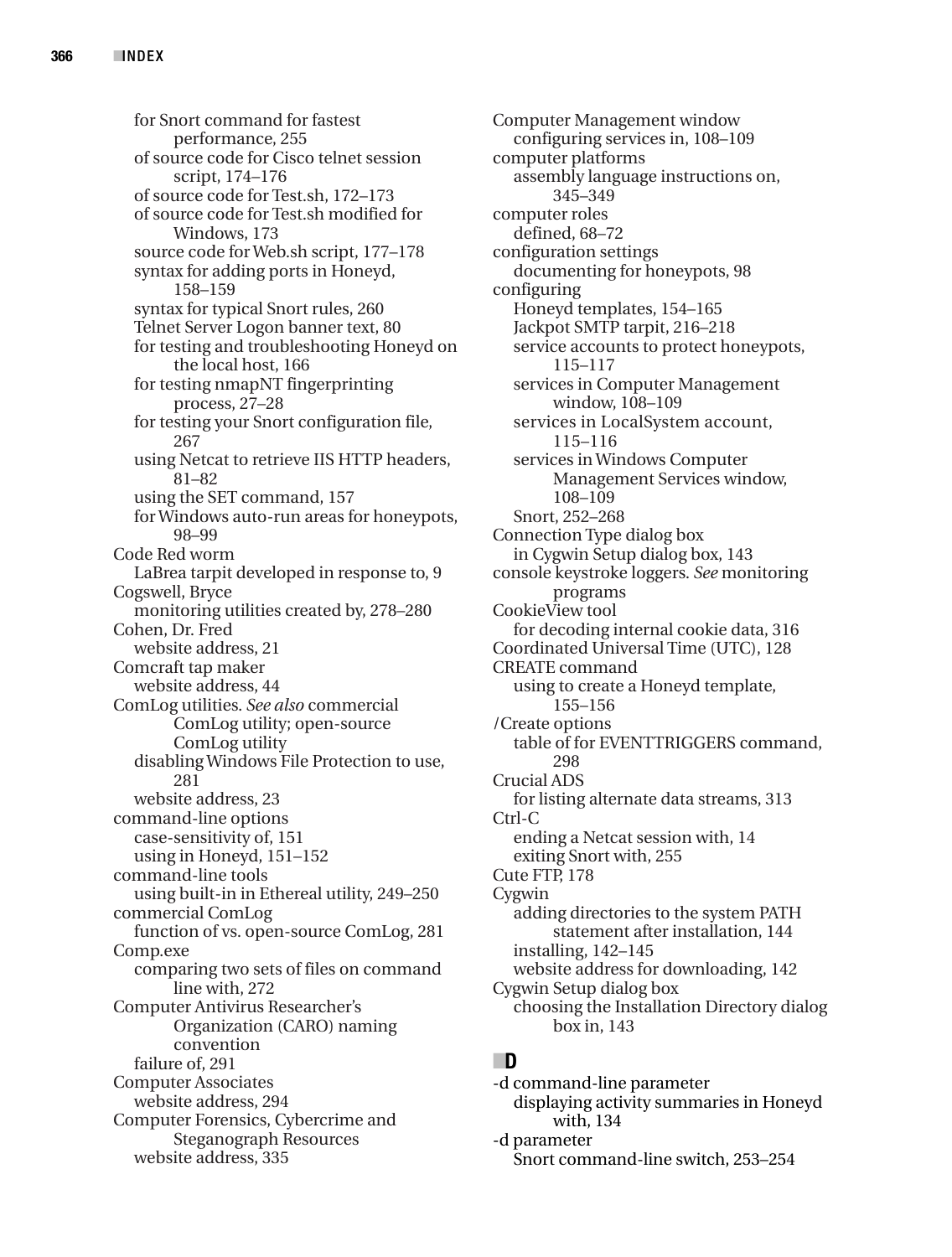data analysis. *See also* forensic analysis determining if attack was manual or automated, 302–303 for honeypots, 301–336 a structured forensic approach, 304–325 data backup needed for operating a honeypot, 12 data capture in honeypots, 36 keystroke logging programs, 22–23 methods for honeypots, 22–23 data collection applications for collecting and prioritizing Windows log files, 288–290 importance of centralizing, 287–290 data control for honeypots, 21–22, 36 data correlation tools for honeynets, 293 data filtering importance of, 291–293 data filtering tools, 291–292 DataGrab for checking for IM services hacker activity, 317 data-link layer in OSI model, 228 DataRescue's IDA Pro. *See* IDA Pro Disassembler and Debugger Davis, Michael porting of Honeyd to Windows environment by, 121 porting of Sebek from Unix to Windows by, 277 DBXpress tool for recovering deleted e-mail files from Outlook Express databases, 315 DCF Software's Hard Disk Copy website address, 308 dd --list command for listing all available storage devices and their GUIDs, 307 Dd.exe command-line tool example of Dd commands, 307 making copies of the hard drive with, 306–307 website address, 306 Debug register command using, 347 Debug.exe disassembler in Windows, 318 Debug.exe program for seeing an example of Windows 16-bit registers, 346–348 use of by malware programs after initial exploitation, 349

Deception Tool Kit (DTK) honeypot developed by Dr. Fred Cohen, 21 Decompilation Wiki website address for links related to decompilation, 357 decompilers mixed results from for malicious code disassemble, 338 default delay policy for firewalls, 51 default folder locations rejecting for honeypot software or applications, 103 default template creating in Honeyd, 156 defined, 134 defense-in-depth security paradigm importance of in procting a network, 8 deleted files and formatted disks recovering after hackers exploit a system, 315 demilitarized zone (DMZ) defined, 5 Developer.com Windows API Tutorial website address, 343 DiamondCS forensic utilities website address, 283 DiamondCS's Open Ports utility website address, 276 DiamondCS's Port Explorer utility for listing active listening ports, 276 Digital Detective's hashing tool website address, 312 Directory Snoop disk viewer program, 314 disassemblers free, 356–357 importance of in malware code analysis, 353–357 disassembly defined, 337 disassembly environment importance of choice you make for, 360 disassembly practice steps for code behavior analysis before disassembly, 360–361 disk viewers programs, 313–314 using to search your entire hard drive, 313–314 disk-cloning software tools for making copies of a hard drive, 306 shareware and commercial, 308 virtual machine options, 308–309 disk-copying tools. *See* disk-cloning software tools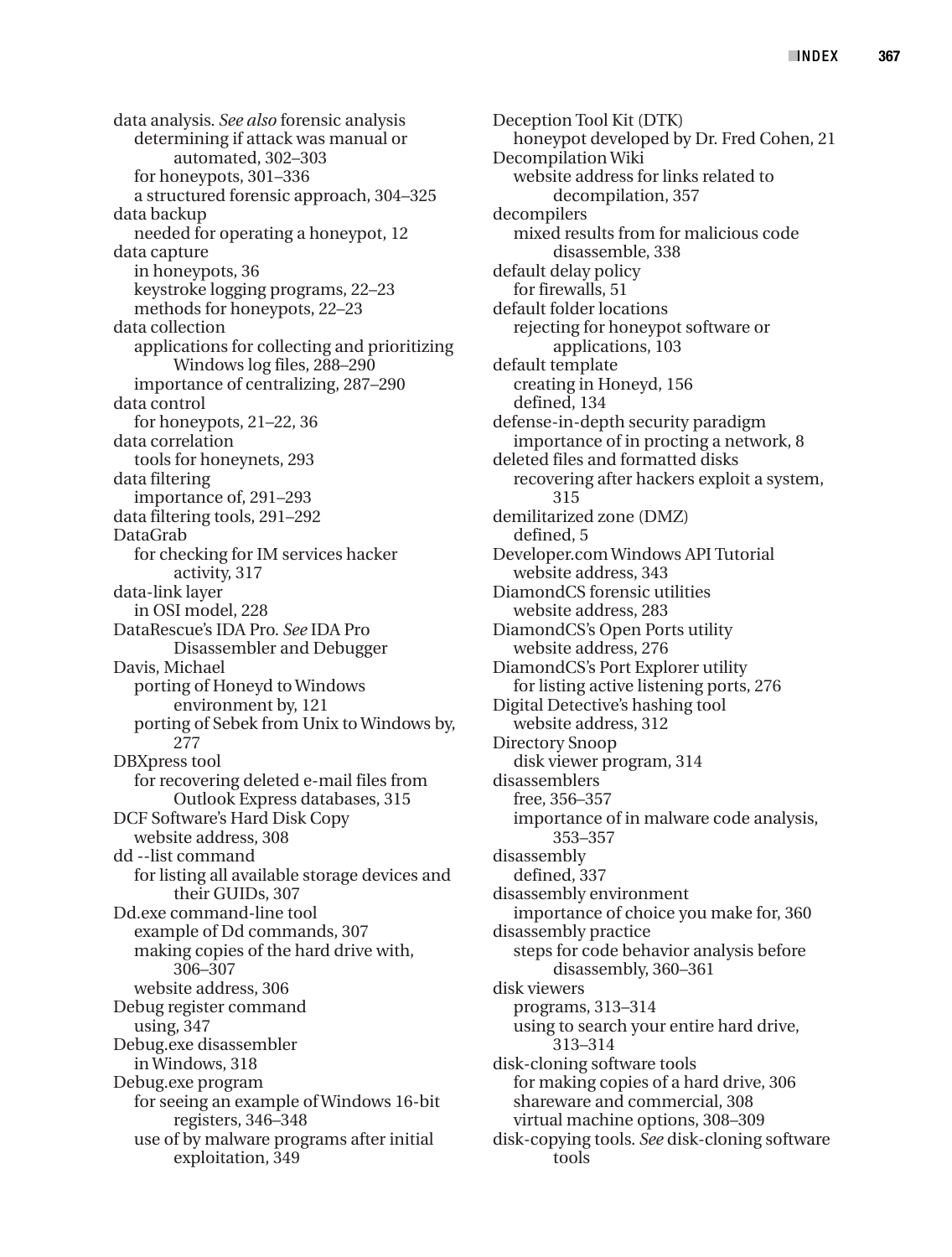DMZ. *See* demilitarized zone (DMZ) DMZ placement of honeypots, 57–58 DNS resolver use of in TCP/IP communication session, 230 domain controller ports list of common Windows 2000, 69–70 DOS Attack setting dialog box in KFSensor honeypot, 211 DOS ATTRIB command for locating hidden, system, and read-only files, 313 DOS DIR command for listing all hidden files and folders, 313 Download Sites dialog box in Cygwin Setup dialog box, 143 DPORT memory variable useful in scripts, 171 DRA. *See* EFS data recovery agent dynamic linking function of, 342

# ■**E**

-e parameter Snort command-line switch, 253–254 early warning system (EWS) honeypot for your network, 301–302 ECMAScript international scripting standard JScript is based on, 170 Edit menu options using in Ethereal protocol analyzer utility, 244 Edit Sim Banner dialog box in KFSensor honeypot, 200 Editcap.exe command-line capturing utility, 250 EditPlus text editor website address, 357 eEye Digital Security website address, 27 EFS. *See* Encrypting File System (EFS) EFS data recovery agent website address for information about, 107 Electronic Evidence Information Center website address, 335 E-Mail Detective for viewing and recovering AOL deleted or cached mail, 315 e-mail messages tools for recovering after hacker attack, 315 emulated honeypot systems benefits to deploying, 19 disadvantages of, 19–20 what you need to know, 63–65

emulation services in KFSensor honeypot, 198–208 in PatriotBox honeypot, 212–214 emulation service scripts feature in Honeyd, 132 website address for downloading, 132 EnCase software website address, 308 Encrypting File System (EFS) for encrypting and protecting files, 107–108 encryption used by malware to hide infection, 358 endpoint mapper Windows port 135 known as, 73 Engage Security website address, 296 Ethereal Capture Options dialog box setting options in, 245–246 Ethereal protocol analyzer utility Analyze menu, 246–248 columns in top pane, 242 command-line version (Tethereal.exe), 250 data payload information in the bottom pane, 242 downloading and installing, 147–148 example of main screen with packetcapture data, 241 features of, 240–250 getting a quick distribution screen report with, 310 information in the middle pane, 242–243 Microsoft-specific display filters in latest version, 238 screen showing HTTP traffic on a port other than 80, 243 screen showing packets of a captured hacker session, 247 screen showing the TCP stream feature for a packet, 248 starting, 241 TCP Conversation screen, 246 TCP Stream feature in, 247–248 using all of the features together, 248 using Tcpdump or WinDump with, 249 using the built-in command-line tools, 249–250 using the features of, 244–248 viewing packet information in, 241–243 website address, 43 Ethernet cable methods for constructing receive only, 44–45 Ethernet cards WinPcap conflicts with some, 142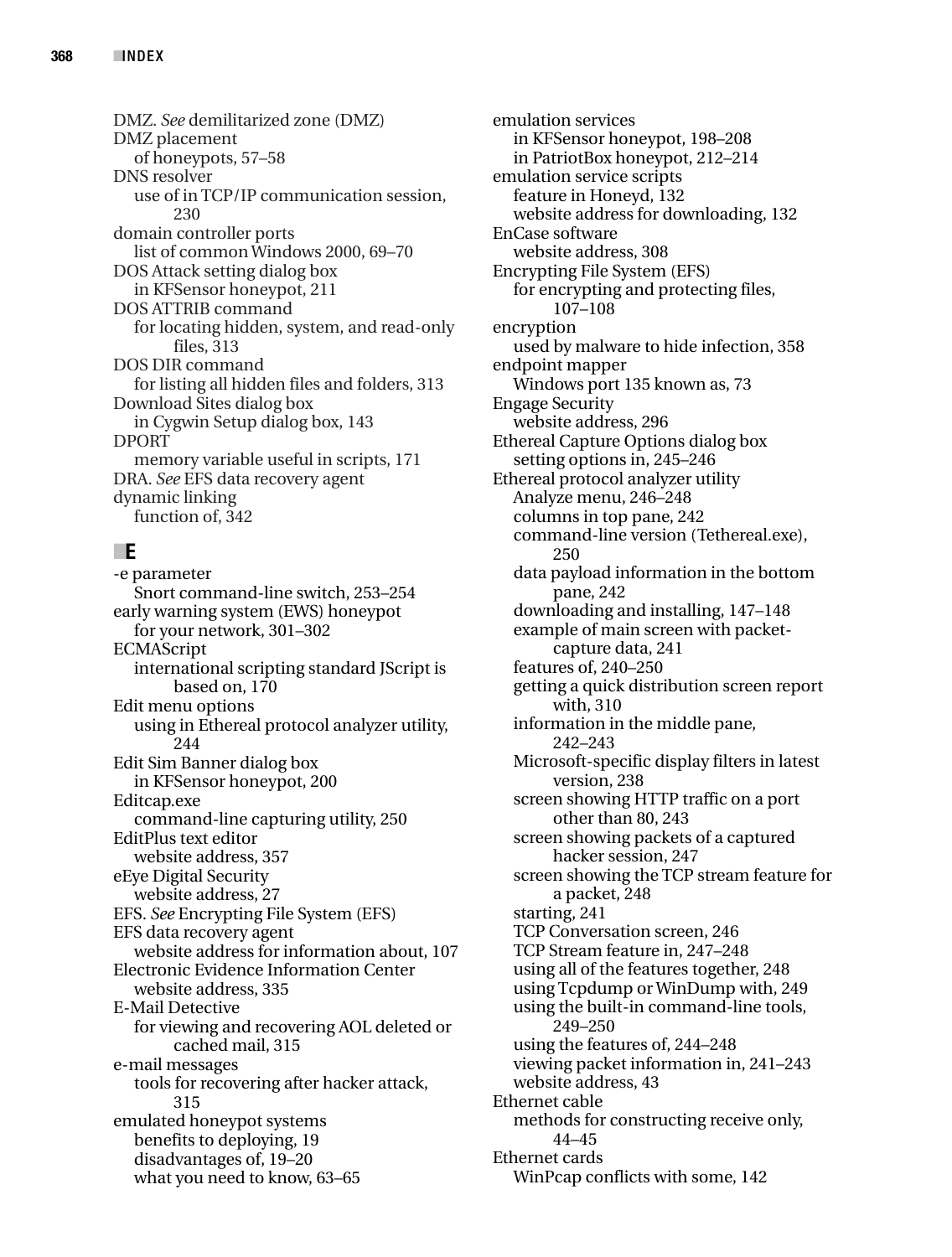Ethernet switches as honeypot network system devices, 46–47 Ethernet tap (sensor) for hiding honeynet monitoring devices, 44–45 event ID528 example of, 320 event IDs list of interesting for logon events, 322–323 website address for information about, 323 Event Properties dialog box event description information in, 321 Event Viewer example showing filtering successful logins, 291 Event Viewer Microsoft Management console for collecting and prioritizing Windows log files, 288 EventCombMT application for remotely collecting multiple security log files, 288–289 website address, 288 Eventlog to Syslog Utility for copying Windows event log messages to remote Syslog servers, 290 EVENTTRIGGERS command syntax for, 298 table of /Create options, 298 Eventtriggers.exe program for creating, deleting, listing, and querying trigger events, 298–299 EWS honeypot. *See* early warning system (EWS) honeypot Exchange Server banner text received from various Exchange Server Services, 83 Exchange Server ports, 83 lists of common and complex, 71–72 Exchange Server SMTP banner text vs. IIS virtual SMTP server banner text, 83 Exchange Server template example code listing for, 161 Exchange sim server for KFSensor honeypot, 203–204 executable code pathway example of, 338 executable files list of potentially dangerous, 107 *Exploiting Software: How to Break Code* (Greg Hoglund and Gary McGraw) book about disassembly, 359 external placement of honeypots, 55–56 EXTERNAL\_NET variable syntax for using in Snort, 258

#### ■**F**

Faketelnet.pl script website address, 179 false-negatives as number one reason for using honeypots, 5–7 false-positives as number one reason for using honeypots, 5–7 Fc.exe using to compare two sets of files on command line, 272 feature packs for specific applications, 101 Febotti Command Line utility website address, 299 File and Printing Service NetBIOS services as the heart of, 73–74 file extensions learning which are associated with which programs, 314 file handle defined, 344 file hashing programs website addresses for, 312 File Investigator for determining a files real content, 314 File menu options using in Ethereal protocol analyzer utility, 244 file properties analyzer Forensic Toolkit as, 281 file system analyzing for malicious activity, 311–317 looking for hidden files and alternate data streams in, 313 file types confirming in network traffic analysis, 314 FileCheckMD5 website address, 312 Filemon monitoring utility function of, 279 FileStat analyzing file systems with, 312 filters needed by network analysis tools, 238 FIN (Finish) flag in TCP, 234 FIN port scans keywords for allowing and disallowing, 156–157 FIN scan use of by hackers, 236 FINALeMail tool for recovering Outlook Express and Eudora e-mail, 315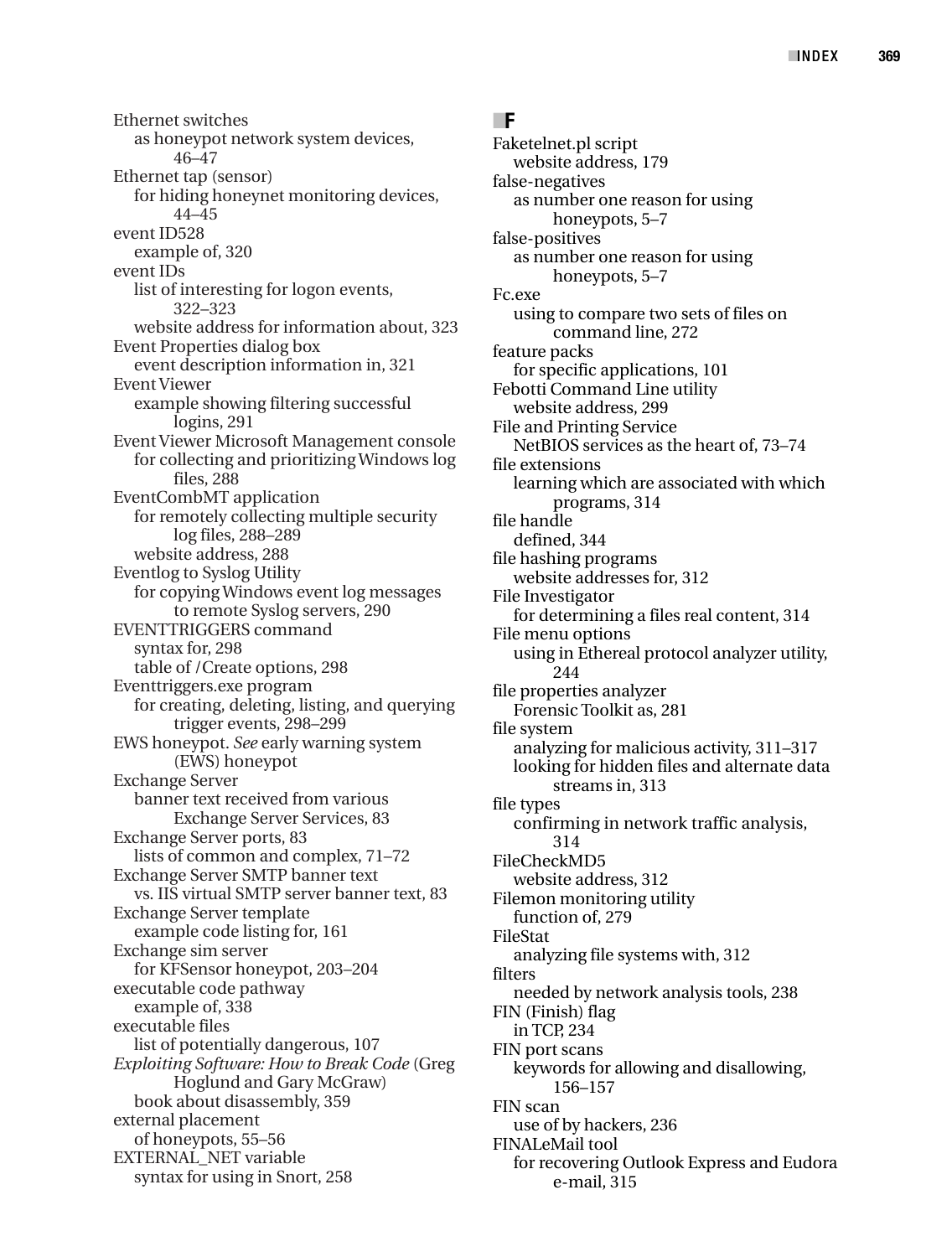fingerprinting active, 27–28 as part of manual hacking attacks, 26–30 passive, 29 firewalls as honeypot network system devices, 51 importance of in stopping hackers, 8 forensic analysis in action, 325–332 beginning by taking the honeypot offline, 305 of honeypot data, 301–336 making copies of the hard drive, 306–309 recovering RAM data in Windows honeypots, 305–306 reviewing log files for logon/logoff activity, 319–322 steps for a structured approach, 304–305 a structured approach, 304–325 forensic analysis toolkits website address for overview of all major, 324 forensic analysis tools bootable forensic distributions, 324 for documenting and analyzing honeypot systems, 280 needed for operating a honeypot, 12 web sites for, 335 Forensic and Incident Response Environment website address for bootable forensic distribution, 324 Forensic Toolkit file properties analyzer, 281 Foundstone utilities website address, 276, 280, 335 Foundstone's Bin Text utility for finding text and Unicode strings in a file, 318 Foundstone's Galleta tool for examining contents of Internet Explorer cookies, 316 Foundstone's NTLast utility for keeping track of logon information, 321 Foundstone's Pasco tool for tracking Internet Explorer hacker activity, 316 Foundstone's Rifiuti utility for examining Recycle Bin activity, 315 Fport and Vision utilities for collecting network traffic baseline data, 276 looking for new network ports and services with, 319 frag attack defined, 124 reasons for using, 233

Frag2 preprocessor in Snort, 259 FRAGMENT instruction in Honeyd templates, 157 Fragment Offset field in IP packet, 232 fragmentation attack. *See* frag attack freeware defined, 122 FTP login session Windows event log message generated by, 211 FTP server daemon most popular used on the Internet, 168 FTP sim standard server behavior, 202–203 for KFSensor honeypot, 202–203 FTP Windows service ports used by, 79–80 ftp.sh script website address, 180

## ■**G**

Galeta tool for examining Internet Explorer cookies, 280 gawk website address for downloading Windows version, 188 generic Windows server ports list of, 68–69 GenI honeypots, 21–24 vs. GenII model, 24–26 problems with, 24 GenII honeypot vs. GenI honeypots, 24–26 model, 24–26 setup, 25 GenII honeywall released by the Honeynet Project, 25–26 GFI LANguard Security Event Log Monitor function of, 289 GhostRAdmin remote-access trojan website address, 333 Gibson, Steve Small Is Beautiful (SIB) assembly language starter kit by, 353 SpinRite written by, 339 GlobalSCAPE's Cute FTP tarball unzipper, 178 website address, 178 Grimes, Roger website address, 166 Group NetBIOS names, 74 Group Policy Objects (GPOs) using to enforce security, 119–120 website address for information about, 119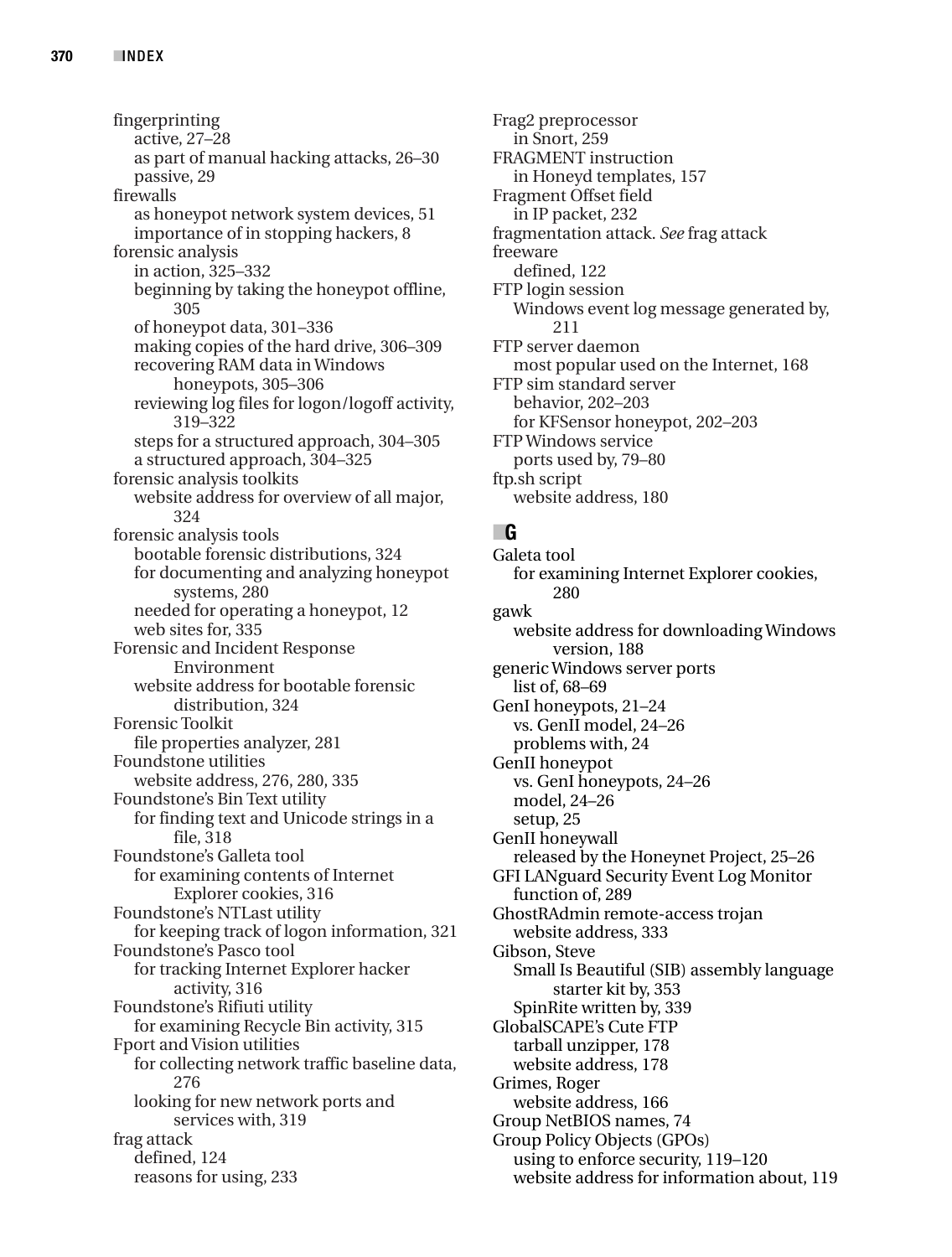Group Policy Resource Center website address, 119 guest accounts renaming to protect your honeypots, 117 Guild's FTP Server website address, 202

## ■**H**

hackers attracting to your honeypot, 37 defined, 7 hacking activity redirecting to protect systems, 8 *Hacking Disassembly Uncovered* (Kris Kaspersky, et al.) book on disassembling malicious code, 359 hacking prevention effect of honeypots on, 8–10 hardware Windows OS minimum and hardware requirements, 95–96 hardware solutions for hiding honeynet monitoring devices, 44–45 HD95Copy website address, 308 Helix bootable forensic distribution website address, 324 Hex2dec converter website address, 318 hexidecimal-to-decimal converter using Sysinternal's Hex2dec as, 318 HFind tool for finding hidden files and alternate data streams, 313 hidden files and alternate data streams looking for in file system, 313 utilities for finding, 313 High Level Assembler (HLA) created as a learning tool for programmers, 352 high-interaction honeypots determining need for, 90 function of, 14 Hogle trojan virus website address, 207 Hogwash website address, 52 HOME\_NET variable syntax for using in Snort, 258 Homename utility website address, 311 Honeycomb research tool website address, 7 Honeyd (honeypot daemon) creating a default template in, 156 creating a runtime batch file in, 152–154

creator of, 10 default directories, 145 default scripts in Windows version of, 172 downloading script files, 146 emulation of ICMP behavior by, 128 example with multiple templates, 134 features of, 123–136 installation, 121–149 IP stack emulation settings in, 123–124 list of simple port behaviors, 131 logging, 134–136 memory variables useful in scripts, 171 mimicking IP information in, 124 mimicking TCP/IP stack in, 124–126 on-screen logging, 135 OS personalities, 129–130 output fields for on-screen logging, 134 proxy services, 132 reasons for using, 122–123 recommended directories, 148 runtime options, 152 steps for a typical installation, 136 steps for installing, 145 steps for testing your installation, 145–146 subsystems and plug-ins for Unix, 133 TCP/IP port emulation, 131–134 website address, 121, 123 Honeyd configuration, 151–166 using command-line options, 151–152 Honeyd configuration files adding port instructions to, 158–160 assembling templates in, 161–165 sample code list for, 162–165 setting up, 154–165 setting up virtual honeypots (templates) in, 154 syntax for, 171–172 testing, 165–166 Honeyd emulation service scripts, 132 Honeyd installation deciding logistics, 137–139 default directories, 145 installing Cygwin, 142–145 installing WinPcap, 140–142 resolving local subnet problems, 138–139 resolving routing problems, 138 steps for, 145 steps for hardening the host, 139 steps for testing, 145–146 Honeyd log files fields included in default, 135 using the -l parameter to enable, 134–135 Honeyd logging choices, 134–136 Honeyd OS personalities, 129–130 Honeyd runtime command example of, 152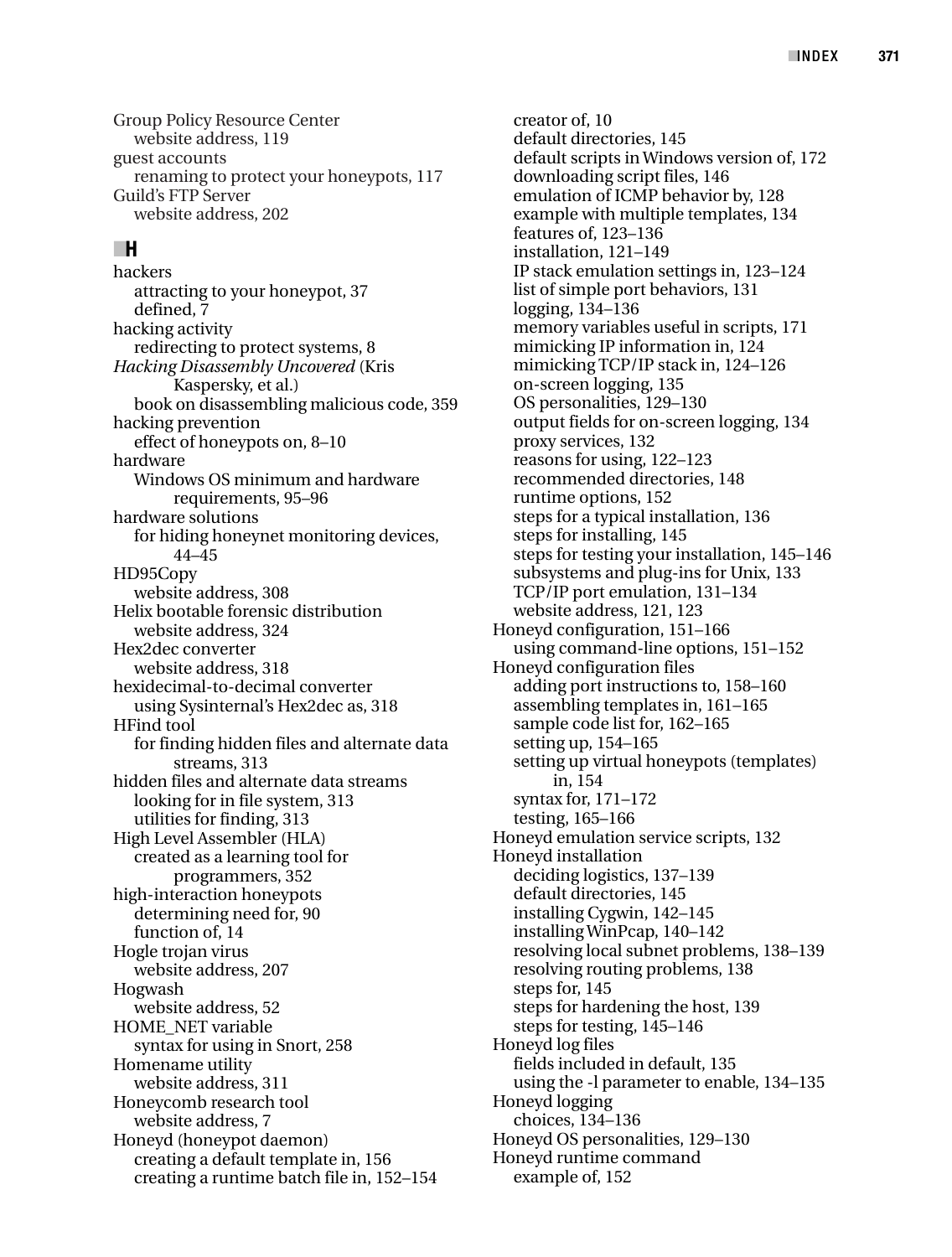Honeyd script files steps for downloading, 146 Honeyd service scripts, 167–188 available from Honeyd.org, 179–180 basic tasks they can be used for, 167–172 to catch the MBlaster worm, 181 common languages for, 168–170 custom, 180–188 default in Windows version, 172 downloadable from Honeyd web site, 178–180 input/output routines, 170–171 memory variable useful in, 171 for an offensive response to the MBlaster worm, 181–182 using JavaScript for, 170 using Python for writing, 169 using shell command language for, 168 using Visual Basic languages for, 169–170 a worm catcher script, 180–181 Honeyd simple port behaviors list of, 131 Honeyd templates adding personality instructions to, 156–157 adding port instructions to, 158–160 adding proxies to, 160 adding service scripts to, 159 blocking certain ports in, 159 code example for creating, 155 configuring, 154–165 contents of, 133–134 creating, 155–156 defining the default port state in, 158 for an Exchange Server 2003 honeypot, 161 naming rules, 155 order for defining necessary parameters, 154–155 personality defined, 156 setting system variables for, 160 Honeyd.bat configuration file example of with multiple runtime configurations, 153 Honeyd.config file recommended logical order of templates in, 154 Honeyd.org service scripts available at, 179–180 Honeydscan.tar script website address, 179 Honeyd.tar script website address, 179 honeynet monitoring devices hardware solutions for hiding, 44–45 software solutions for hiding, 42–43

Honeynet Project formed by Lance Spitzner, 21 function of, 3 future generations of honeypot technology, 26 Honeynet Project Scan of the Month website address, 248 honeynet security console Activeworx Security Center (ASC) as, 294 honeynets defined, 5 example of, 6 example of complex IP address scheme, 54 system network devices for, 41–54 honeypot daemon. *See* Honeyd (honeypot daemon) honeypot data analysis. *See also* data analysis investigations, 302–304 honeypot deployment in Windows, 89–120 honeypot emulation software function of, 18–20 honeypot farm defined, 9 honeypot interaction levels, 14–15 honeypot layers function of, 13–14 honeypot modeling what you need to know, 63–65 in Windows, 63–88 honeypot monitoring, 269–299 honeypot network system devices bridges as, 46 Ethernet switches as, 46–47 firewalls as, 51 hubs as, 41–45 summary, 52–54 honeypot placement location comparison table, 59 honeypot platform deciding what OS to use as, 89 honeypot system deployment steps for, 35–36 honeypot system placement main locations for, 54–59 honeypot systems defined, 35 modifying and redeploying, 324–325 honeypot traffic as malicious traffic, 3–4 honeypots attracting hackers to, 37, 95 automated vs. manual attacks, 302–303 automating security for, 119–120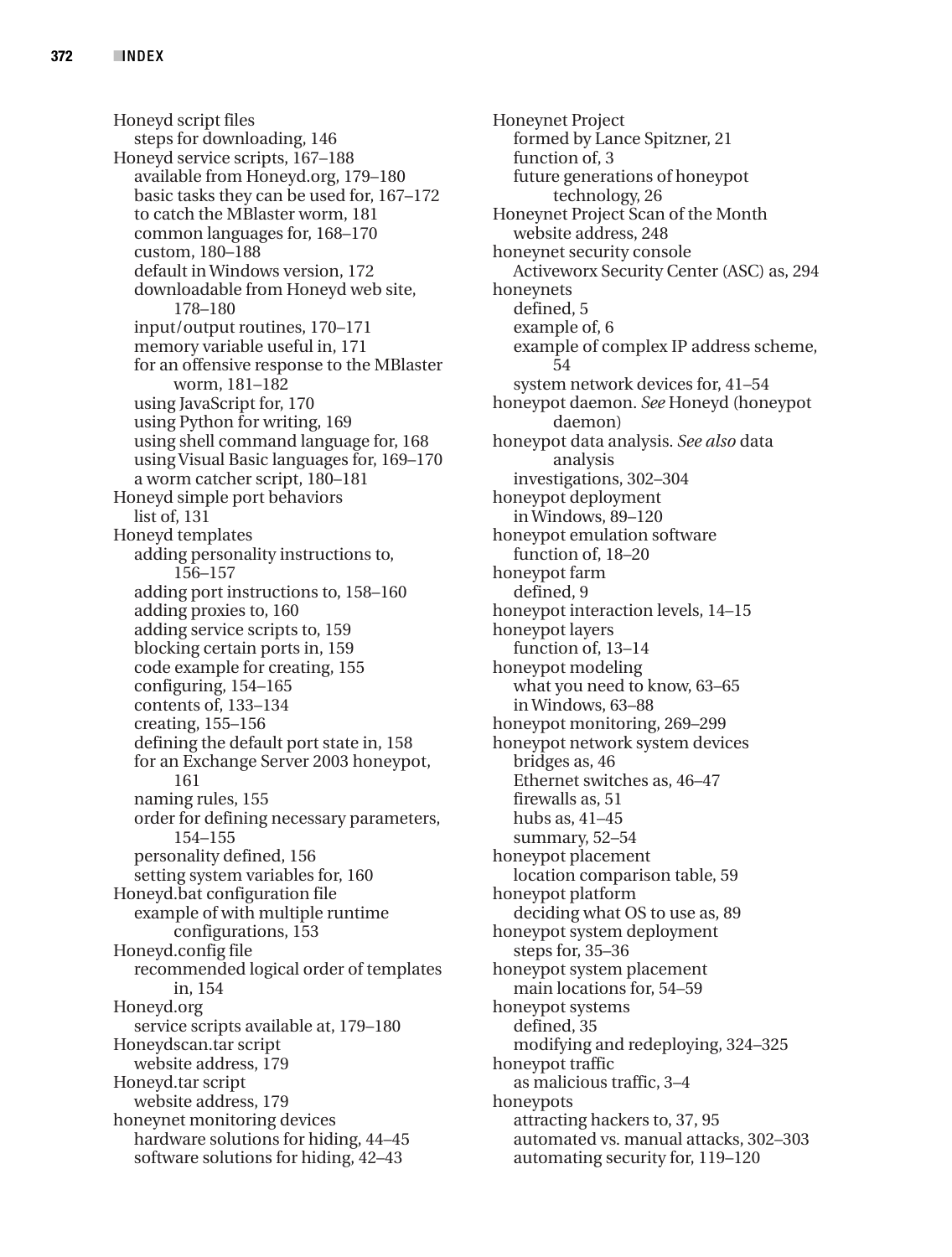availability of OS software support tools for, 93 basic components of, 11–12 blocking certain ports in, 159 choosing real or virtual, 39–40 common reasons for using, 5–11 configuring service accounts to protect, 115–117 creating and storing user accounts on, 94 *The Cuckoo's Egg* by Clifford Stoll's about, 20 data capture, 22–23, 36 data control, 21–22, 36 deciding on research or production, 37–39 deciding to patch or not patch OS on, 93 deciding to run as client or server, 93 deciding which applications to install on, 94 deciding which OS to choose for, 90–93 defined, 3–5 defining goals for, 37–41 deployment in Windows, 89–120 deployment plan, 35–59 deployment steps, 35–36 design tenets, 36 determining need for high interaction, 90 determining the number of collected network packets, 309 disabling unneeded services on, 108–117 documenting configuration settings for, 98 emulated, 18–20 external placement of, 55–56 filtering network traffic on, 105–106 firewall DMZ placement, 57–58 as forensic tools, 10 function of high interaction, 14 function of low interaction, 14 general installation guidelines, 99 guidelines for reducing your legal risk, 33 history of, 20–26 hub network devices, 41–45 identifying the IP addresses and top talkers, 309–310 importance of using complex passwords, 118 improving computer security with, 10 information resources, 33 initial compromise of, 303 installation guidance, 96–100 installation steps to deploy and operate, 97 installation tips, 99–100 installing necessary patches to, 101 internal placement, 56–57 introduction to, 3–34 modifying and redeploying after analysis, 324–325 monitoring, 269–299

monitoring programs for, 277–283 need for licenses for all virtual machines, 18 need for update plan for, 90 new threat detection by, 7 physically securing, 100–101 placement summary, 58–59 potentially dangerous executable files list, 107 preferred by hackers, 94–95 production, 8 of real operating systems, 15–16 recommended hardware requirements for, 96 rejecting default folder locations for software, 103 removing or securing network shares before making live, 104–105 renaming administrator and guest accounts for, 117 research, 8 restricting unauthorized software execution on, 106–117 risks of using, 32–33 a sample deployment of, 11 scenarios for high levels of exploitation, 94–95 summary of other available Windows based, 220 summary of types, 20 system network devices, 41–54 taking baseline measurements for, 98–99 telltale signs of a manual attack on, 303 telltale signs of an automated attack on, 302–303 testing, 97–98 things they can mimic, 13 tools for recovering e-mail messages, 315 tracking the hackers, 311 types of, 13–20 using IPSec as a firewall on, 105–106 using real OS or virtual machine, 90 using Software Restriction Policies with, 107 using Symantec's Norton Ghost to restore, 16 virtual, 16–20 VM installation guidelines, 99–100 web site addresses for hardening information, 40–41 what happens after initial compromise, 303–304 Windows based, 61–220 Windows OS minimum and hardware requirements, 95–96 Windows-based other than Honeyd, 189–220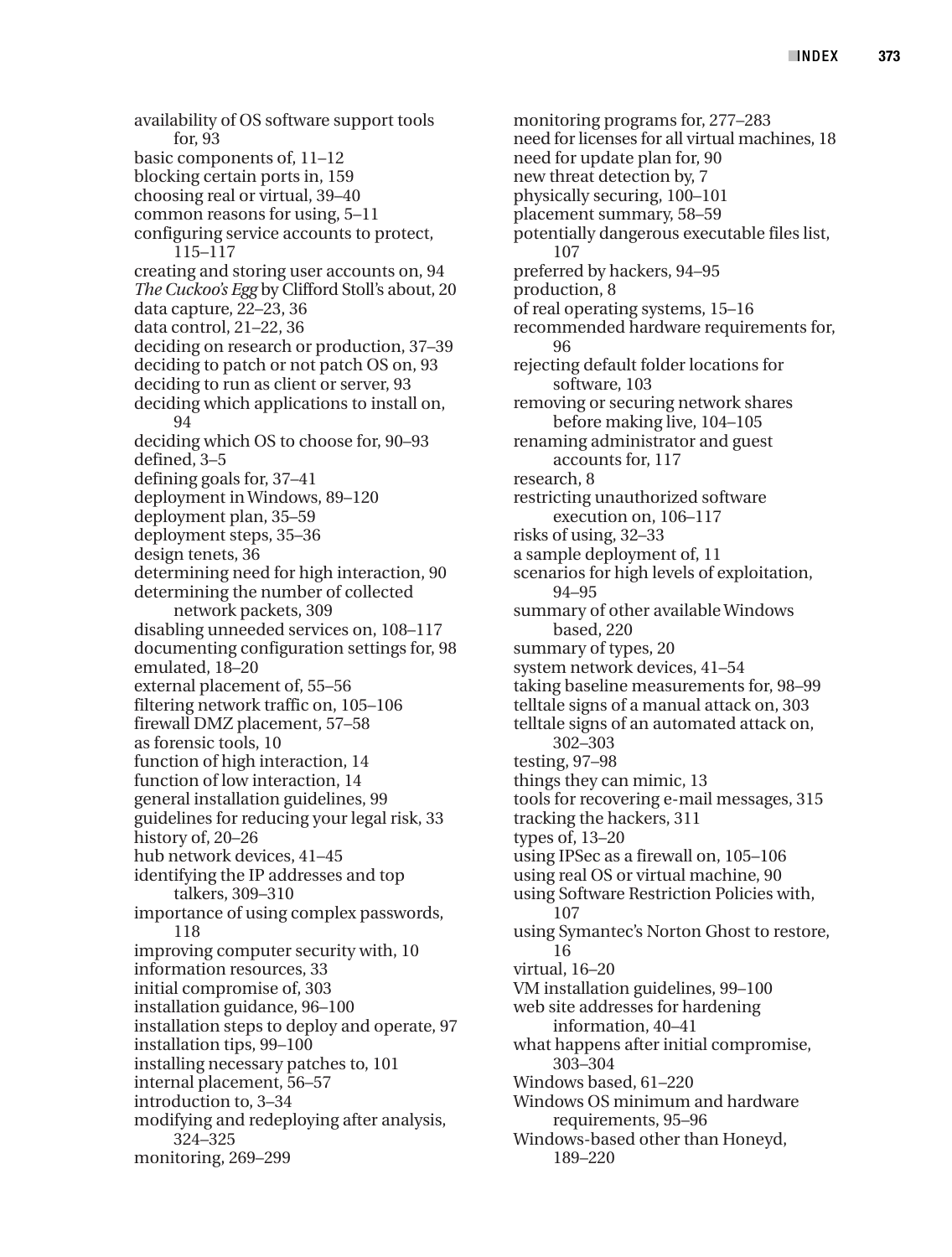"Honeypots: Are They Illegal?" paper (Lance Spitzner) website address, 33 *Honeypots* book by Lance Spitzner, 21 Honeypots.net website address for list of honeypots, 219 Honey-Potter website address, 219 honeytoken ensuring early detection of threats with, 7 honeywall. *See* honeywall gateways Honeywall Administration menu for Honeynet Project, 52 honeywall gateways benefits of, 51–52 for redirecting malicious activity, 9–10 use of in GenII model, 24–26 HoneyWeb-0.4 tgz script website address, 179 host baseline programs for documenting current computer settings, 272–275 host documentation tools, 272–275 host enumeration defined, 77–78 hot fixes, 101 HTTP header using Netcat to read, 81–82 Http\_decode preprocessor in Snort, 259 hub network device for honeypots, 41–45 using to create a honeynet, 42

# ■**I**

IBM website address, 294 ICMP. *See* Internet Control Message Protocol (ICMP) ICMP behavior emulation of by Honeyd, 128 ICMP fingerprinting use of ICMP by hackers for, 237 website address for presentation about, 29 IDA Pro Disassembler and Debugger classes for using to disassemble malware, 318 for doing detailed code analysis, 318 example disassembling Netlog1.exe instructions, 354 function of, 353–355 logic diagram, 355 website address, 353 Identification field in IP packet, 232

identification number for IP packets, 124 IDSs benefits of using in a honeypot environment, 225–226 flexible alerting mechanisms in, 226 importance of in stopping hackers, 8 vs. sniffers, 223–224 IDSs and sniffers how they complement each other, 226 where to place them, 226 if argument in Dd.exe command-line syntax, 307 IIS components of, 80–81 versions and related operating systems, 81 IIS directory structure default folder and subfolder locations of an IIS installation, 82 IIS server ports list of common, 69 IIS sim server KFSensor honeypot, 201–202 IIS virtual SMTP server banner text vs. Exchange Server SMTP banner text, 83 IIS virtual SMTP servers, 82–83 IIS web emulation script for a simple emulated IIS 5.0 web page, 176–178 iisemu18.pl script website address, 180 IM activity and file trading tools for checking for hacker activity, 317 IM Grabber for checking for IM services hacker activity, 317 *Implementing CIFS,* "Introduction" website address, 77 in-band monitoring advantages of, 276 vs. out-of-band monitoring, 276 inband monitoring tools defined, 90 InCtrl5 (PC Magazine) utility function of, 283 website address, 283 information system resource honeypot as, 3 InfoWorld website address for summary article about SIM/SEM, 294 initial sequence number (ISN) Honeyd creation of, 127 inline IDS implementation of, 24 input/output routines support in Honeyd service scripts, 170–171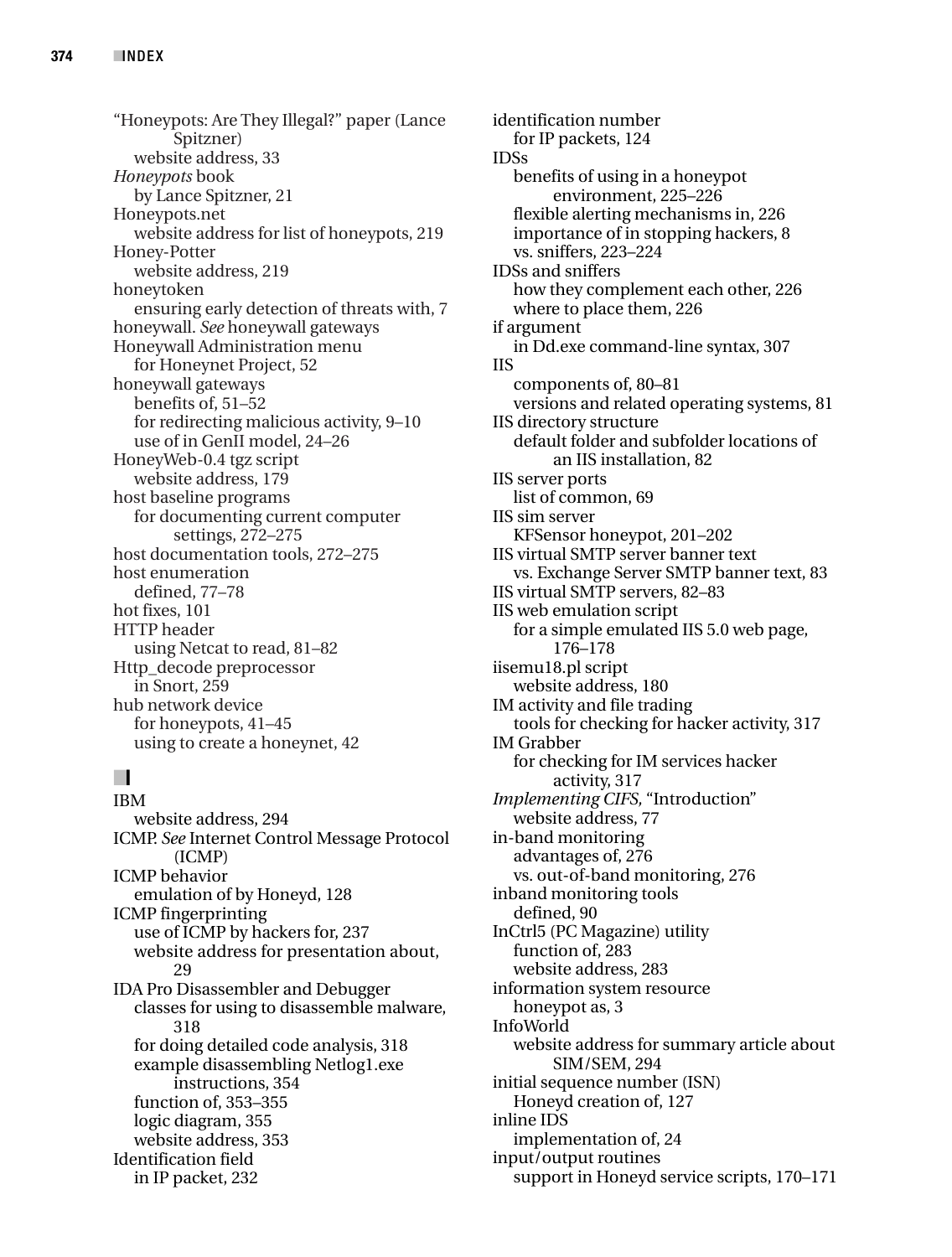Installation Directory dialog box in Cygwin Setup dialog box, 143 installation tips for installing honeypots, 99–100 installing Snort, 252 IntegCheck utility file system integrity checker, 282 integrity checkers (snapshot software), 23 intelligent bridges. *See* bridges internal placement of honeypots, 56–57 Internet Connection Firewall (ICF) using to filter network traffic on your honeypot, 105–106 Internet Control Message Protocol (ICMP). *See also* ICMP behavior; ICMP fingerprinting for troubleshooting network connections, 237 Internet Explorer tools for tracking hacker activity, 316 Internet Protocol (IP) fields that need inspecting during a forensic investigation, 231–232 packet structure, 231 Internet Protocol version 6 (IPv6). *See* IPv6 (Internet Protocol version 6) internet simulation environment, 10–11 Intrusion Inc. tap maker website address, 44 iOpus Software's STARR spying program, 317 IP. *See* Internet Protocol (IP) IP addresses assigning for honeypots, 43 obscuring of by intervening routers, 171 tools for finding hosts without, 43 IP addressing and network emulation in Honeyd, 128–129 IP Filtering feature enabling in Honeyd, 139 on all Microsoft Windows NT-based OSs, 106 IP Flags field in IP packet, 232 IP information mimicking in Honeyd, 124 IP (Instruction Pointer) register of particular interest to malicious hackers, 348 IP Security (IPSec) Windows default encryption communication's protocol, 284 IP stack emulation in Honeyd, 123–130 settings in Honeyd, 123–124

IPList utility for enumerating network interfaces, 283 IPOST memory variable useful in scripts, 171 IPSRC memory variable useful in scripts, 171 IPv6 (Internet Protocol version 6) use of by hackers inside IPv4 traffic, 8

# ■**J**

Jackpot SMTP tarpit, 214–219 configuring, 216–218 console screen showing SMTP connection activity, 218 installing, 216 as Java-based antispam relay server, 9 main administration screen, 219 running, 218–219 settings to automate trapping and tracking spam, 215–216 as sticky honeypot, 9 website address, 9, 215 written by Jack Cleaver, 215 JavaScript using for Honeyd service scripts, 170 JpegDump tool for recovering deleted JPEG files, 315

# ■**K**

KaZaA .dat Viewer for viewing and managing KaZaA data, 317 Kerberos hardening a Windows machine with, 118–119 kernel mode programs use of to attack honeypots, 345 KeyFocus Ltd. HTTP engine that runs as a freeware web server, 202 website address, 196 keystroke logger needed for operating a honeypot, 12 used for honeypot data capture, 22–23 keystroke monitoring programs used for honeypot data capture, 22–23 KFSensor honeypot analysis of Ethereal capture files, 326–329 anti-DoS setting dialog box, 211 capture showing Windows Media Service buffer overflow attack, 330 configuring listeners and anti-DoS settings, 210–211 Edit Sim Banner dialog box in, 200 emulated IIS 6.0 Under Construction error page, 202 emulating services with, 198–208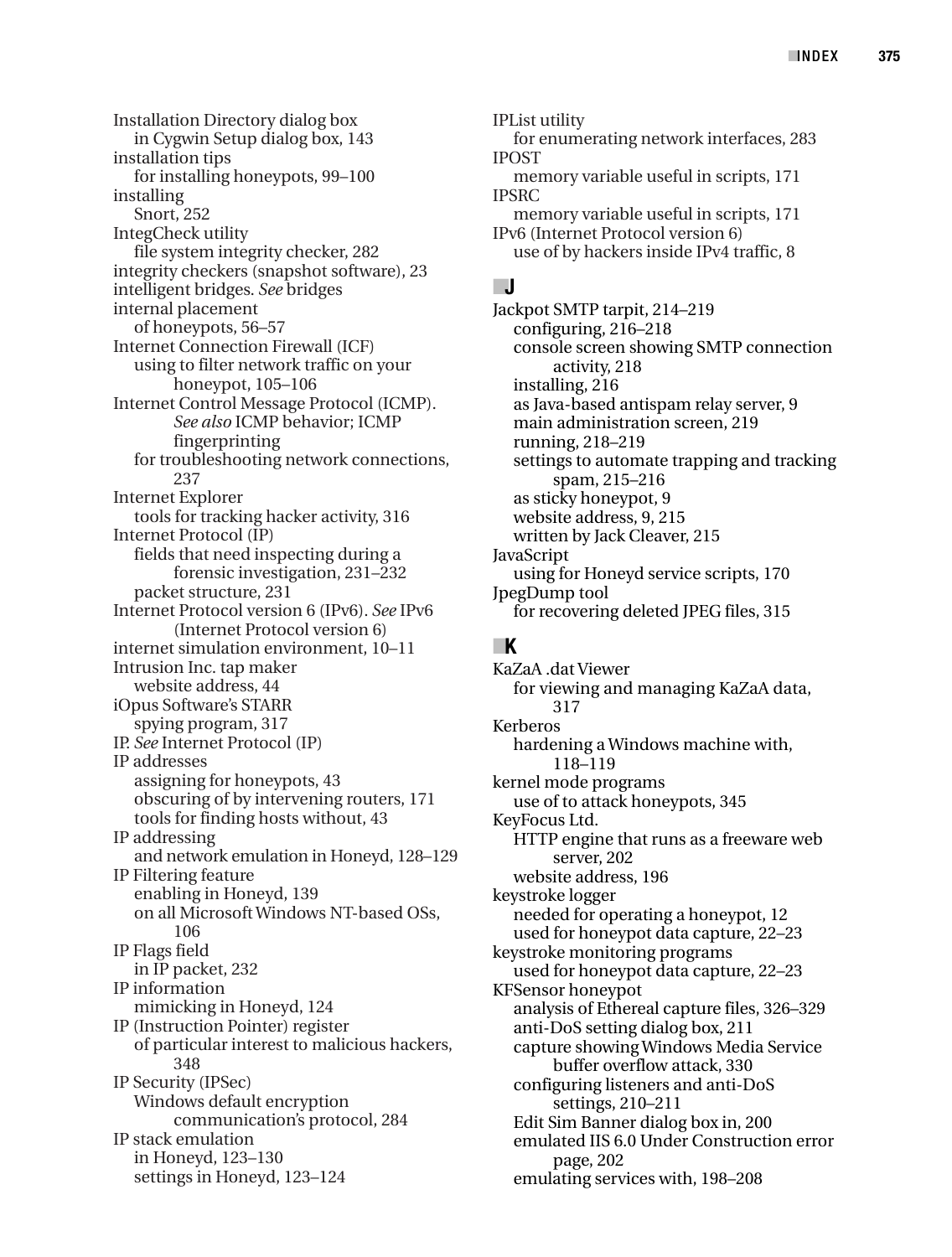Ethereal generated protocol distribution report, 327 Event Details screen for an FTP session, 204 example of SMTP sim standard server screen, 204 forensic analysis in action, 325–332 function of, 196 IIS sim server, 201–202 initial review, 325–326 installation versions, 201 installing and running, 197–198 by KeyFocus Ltd., 196 lessons learned from attacks, 331–332 listing of event column fields, 209 log detail for one of the attacks, 329 log example showing an FTP login session, 210 logging and alerting with, 208–210 logs of the spam open relay, 331 logs showing the first IIS attack, 328 monitor in Ports view, 199 NetBIOS sim banner server, 205 open proxy server for, 205 open-relay attack, 330 other emulated Microsoft services offered by, 207–208 scenarios for sim standard server listener ports, 201 sim banner server banner parameters list, 200 sim banner servers in, 199–200 sim standard servers in, 200–201 SMTP alert configuration dialog box, 208 SMTP sim standard server, 203–204 SQL Server SA password-guessing attack, 330 Terminal Server sim standard server, 207 types of sim servers, 198 website address, 196 Windows Media Service buffer overflow attack, 329–330 KFSensor Monitor function of, 197 KFSensor Server function of, 197 KFSensor Set Up Wizard components (port listeners) selection, 197 Kiwi Syslog function of, 290 website address, 290 Knoppix bootable forensic distribution website address, 324 *Know Your Enemy* (Lance Spitzner) honeypot book, 8

Kuang2.pl script website address, 179 -l <*logfiledirectory>* Snort parameter for logging packet traffic to an ASCII text file, 255

## ■**L**

LaBrea tarpit developed in response to Code Red worm, 9 getting a list of all command-line options for, 191 installing and running, 191 as sticky honeypot, 9 using, 191–192 website address, 9, 190 Lan Manager (LM) protocol weakness of, 118–119 layer 2 bridge devices Ethernet switches as, 46–47 layer 2 bridging implementation of, 24 LibnetNT needed to run LaBrea tarpit, 191 website address, 191 licenses needed for operating honeypots, 18 Linux-based Bait and Switch Honeypot website address, 10 listening ports listing all with Netstat.exe, 276 LiveScript. *See* JavaScript LM password hashing website address for information about disabling, 119 LM protocol. *See* Lan Manager (LM) protocol Local Computer Policy object accessing, 119 Local Package Directory dialog box in Cygwin Setup dialog box, 143 local subnet problems fixing in Honeyd installations, 138–139 LocalService account, 116 LocalSystem account configuring services in, 115–116 log file formats, 290–291 log files analyzing, 319–323 reviewing logon/logoff activity, 319–322 useful information extraction from, 294 Log Parser in the Microsoft IIS 6 Resource Kit, 289 website address, 289 log protection in honeypots, 295 log rotation and permanence importance of, 287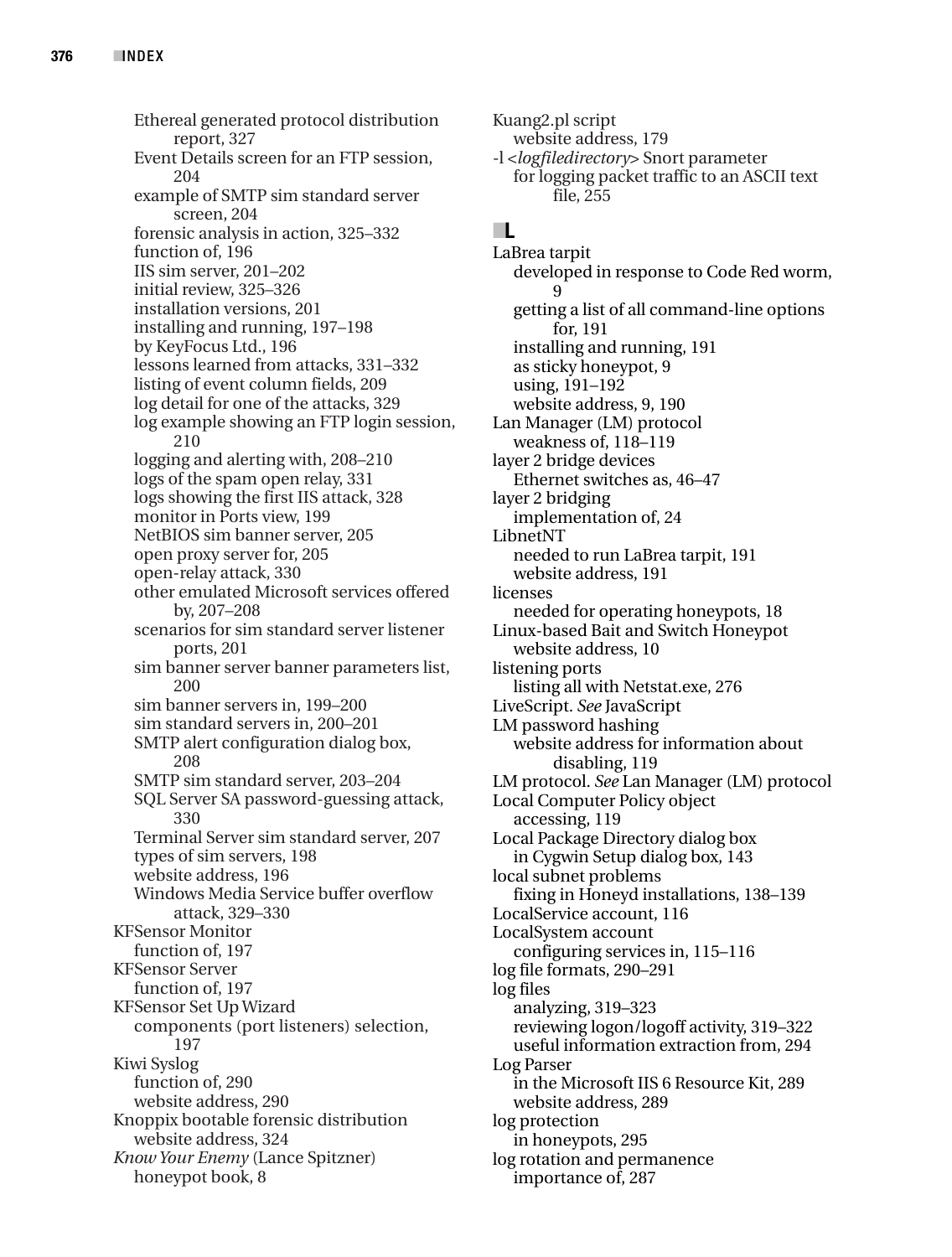log tools for detecting various types of intrusions, 282 logging of data captured from honeypot monitoring systems, 284–285 in-band methods, 284 out-of-band methods, 284 logging and alerting with KFSensor honeypot, 208–210 with PatriotBox honeypot, 214 with SPECTER honeypot, 194–195 Logon event properties fields in the Event Properties dialog box, 320 logon events list of interesting IDs, 322–323 reviewing log files for, 319–322 logon/logoff activity reviewing log files for, 319–322 LogProc utility function of, 282 LogShares utility function of, 282 LogStartup utility function of, 282 LogUser utility function of, 282 Longhorn. *See* Microsoft Longhorn low-interaction honeypots function of, 14–15

#### ■**M**

MAC address changing for VM network interface card, 100 machine/assembly language instructions common 80x86, 348 Macro Assembler. *See* MASM (Macro Assembler) mail servers Exchange Server as most popular, 83 malicious code analyzing, 317–318 performing string analysis on, 317–318 malicious programming techniques, 358–359 malicious programming tutorials list of available, 359 malware attack analyzing packet time distribution for, 310 malware code analysis, 337–361 debugging tricks, 359 executable code pathway, 338 an overview of code disassembly, 337–339 of registers, 346–348

*Malware: Fighting Malicious Code* (Ed Skoudis and Lenny Zeltser) book about malware vectors, 359 management workstation needed for operating a honeypot, 12 man-in-the-middle attacks, 127 manual hacking models function of, 26–30 MASM (Macro Assembler) example showing disassembly of the Thing Trojan, 351 function of, 350–352 sampling of disassembly of Thing Trojan, 352 MBlaster worm Honeyd used to catch, 180–181 script used to clean from originating hosts, 182 MBlaster.sh script, 181 media access control (MAC) address, 43 memory variables useful in Honeyd scripts, 171 Mergecap.exe for combining multiple capture longs into one log file, 250 MessageLabs antispam resource website address, 304 Microsoft Audit Collection System (MACS) website address for information about, 289 Microsoft Foundation Classes (MFC) C++ API libraries for coders to use, 342 Microsoft FTP characteristics of, 79 Microsoft FTP server creating by customizing an existing script, 183–188 Microsoft FTP Service login banner code example, 79 Microsoft Longhorn availability of, 92 Microsoft network model website address for information about, 227 Microsoft patches different levels of, 101–103 patching pathway, 102 to protect against Blaster worm, 87 tools for checking status, 101 Microsoft POP3 server emulated by KFSensor honeypot, 208 Microsoft Security Baseline Analyzer tool website address, 101 Microsoft Security web site website address, 41 Microsoft sharing NetBIOS services as the heart of, 73–74 Microsoft Software Update Services (SUS) using to update virtual systems, 17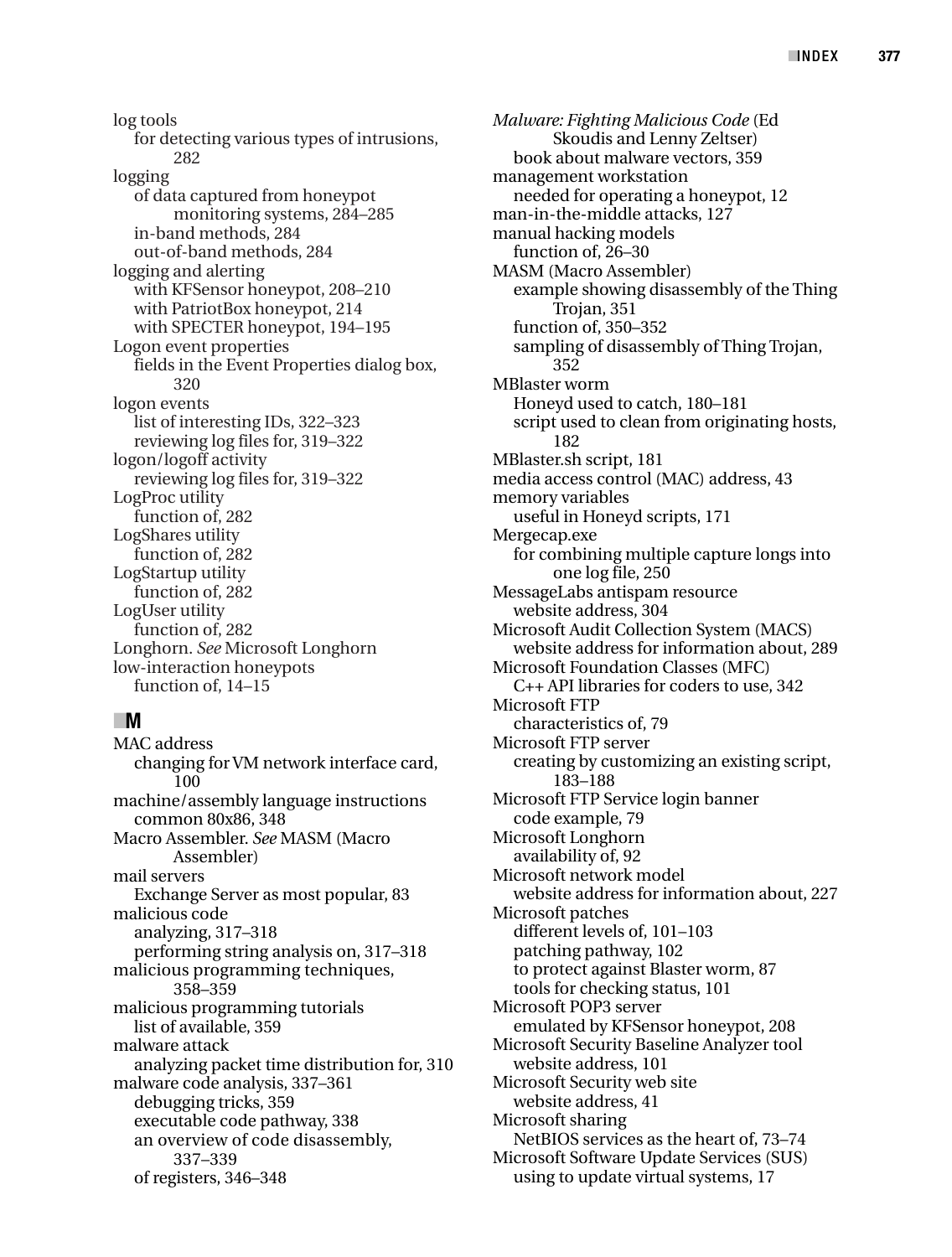Microsoft tools for documenting baseline measurements, 271 Microsoft Visual Basic (VB). *See*Visual Basic (VB) Microsoft Windows hardening for your honeypots, 100–120 Microsoft Windows ports and services list of common, 66–68 Microsoft's Automated Deployment Services website address, 306 Microsoft's ExMerge utility for recovering deleted e-mail when Outlook uses Exchange Server, 315 Microsoft's Virtual PC undo disks in, 100 monitoring after a baseline has been documented, 276–283 monitoring communications protection for, 284 monitoring devices. *See* honeynet monitoring devices monitoring programs, 277–283 monitoring/logging tools needed for operating a honeypot, 12 MS03-026 patches to protect against Blaster worm, 87 Ms-ftp.sh script file mimicking a Microsoft FTP server, 183–187 multicast packets defined, 41 Mydoom.pl script website address, 179

# ■**N**

NAT. *See* Network Address Translation (NAT) NAT routing example of, 48 National Security Agency website address, 40 nbtscan enumeration tool website address, 77 NET SEND command for sending short console messages in Windows, 296 Net Send Command Line utility website address, 299 NET SEND console alert message example of, 298 NetBEUI protocol, 75 NetBIOS Auditing Tool website address, 77 NetBIOS Datagram Service port for sending data, 76 NetBIOS enumeration tools website address, 77

NetBIOS Extended User Interface (NetBEUI), 75 "NetBIOS: Friend or Foe?" website address, 77 NetBIOS names command for listing local, 75 understanding, 74–75 NetBIOS operations, 75–77 NetBIOS over TCP/IP (NetBT or NBT), 75 NetBIOS ports list of, 76–77 NetBIOS services importance of Windows honeypot running or emulating, 73–78 list of common suffixes, 74 list of resources, 77 NetBIOS Session Service port for sending data, 76 NetBIOS sim banner server for KFSensor honeypot, 205 NetBIOS/CIFS attacks, 77–78 Netcat tunnel function of, 281 Netcat utility command for logging probes to port 21, 14 creating a simple port listener with, 14 website address, 14, 81 netForensics website address, 294 Netmon (Network Monitor) utility for collecting network traffic baseline data, 275 Netscape development of JavaScript by, 170 Netsky worm website address, 265 Netstat.exe listing all active listening ports with, 276 looking for new network ports and services with, 319 Network Address Translation (NAT) function of, 47–48 network analysis and the OSI model, 229 network device hardware needed for operating a honeypot, 11 network emulation and IP addressing in Honeyd, 128–129 Network General Sniffer packet-capturing program, 43 network layer in OSI model, 228 Network Neighborhood NetBIOS services as the heart of, 73–77 network packet protocol analyzers. *See* sniffers network packets performing string analysis on, 311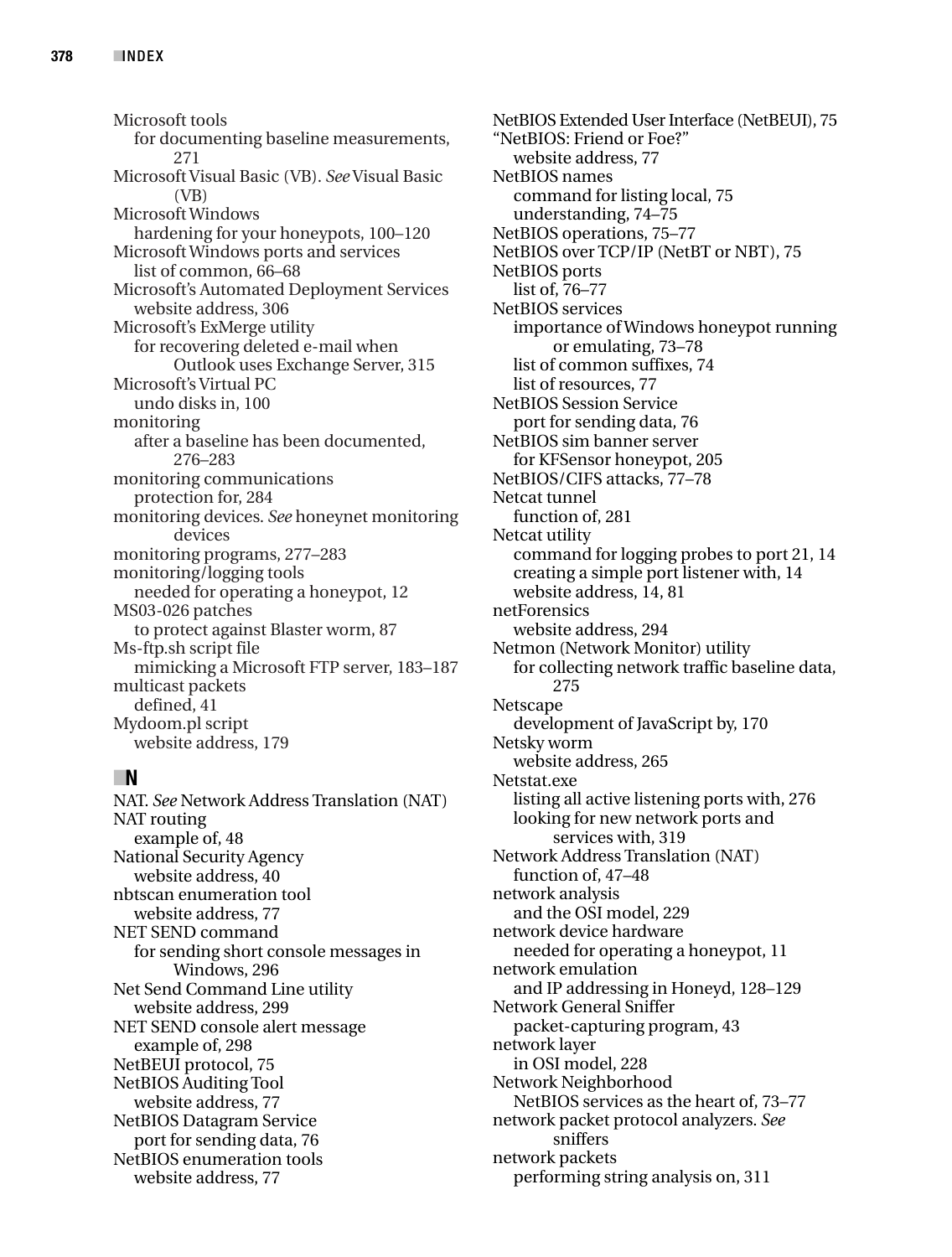network protocol analyzers. *See also* sniffers network traffic capturing basics, 239–240 network protocol basics, 227–239 network protocol capturing basics of, 239–240 Network Security SPECTER honeypot by, 192 Network Service account, 116 network shares removing or securing, 104–105 Network Sniffer's Netasyst Network Analyzer website address, 246 network system devices. *See* honeypot network system devices network traffic analysis of, 223–268 capturing basics, 239–240 filtering, 105–106 network traffic analysis analyzing malicious code, 317–318 analyzing packet time distribution, 310 analyzing the file system, 311–317 analyzing the operating system, 318–319 confirming file types, 314 determining number of collected packets, 309 discerning patterns in, 310–311 doing detailed code analysis, 318 drawing conclusions from, 324 filtering by packet size, 310 for honeypot systems, 309–311 identifying the IP addresses and top talkers, 309–310 learning which ports were involved, 310 tracking Internet Explorer hacker activity, 316 network traffic baselines utilities for collecting data, 275–276 NISER Computer Forensics Laboratory website address, 335 Nmap active fingerprinting tool for fingerprinting OSs, 124–125 website address, 27 Nmap documentation website address, 156 nmapNT active fingerprinting tool website address, 27 nmapNT fingerprinting process code example for testing, 27–28 Nmap.prints file in Honeyd, 125–126 website address for updated, 151 NMapWin website address, 27

Norton Ghost. *See* Symantec's Norton Ghost Norton System Utilities for recovering deleted files and formatted disks, 315 Nslookup.exe program resolving an IP address to a domain name with, 311 NT Objective's ntoinsight's website address, 316 NTFS permissions restricting access to the application folder and files with, 106–107 NTLast utility keeping track of logon information with, 321 Windows security log analyzer, 281 NTLM authentication using to review log files for logon/logoff activity, 319 NTLMv2 protocol securing authentication protocols with, 118–119

## ■**O**

of argument in Dd.exe command-line syntax, 307 OllyDbg disassembler function of and website address, 356 on-screen logging in Honeyd, 135 Open Ports utility for listing active listening ports, 276 looking for new network ports and services with, 319 website address, 276 open proxy server for KFSensor honeypot, 205 open relays sources of, 206–207 what happens to, 207 open source software defined, 122 Open System Interconnection (OSI) models. *See* OSI models Open Watcom assembler website address, 352 open-source ComLog utility function of, 281 open-source Windows forensics tools website address, 335 operating system analyzing as part of your network traffic analysis, 318–319 checking for pending file changes, 319 OS personalities IP stack characteristic emulations as, 129–130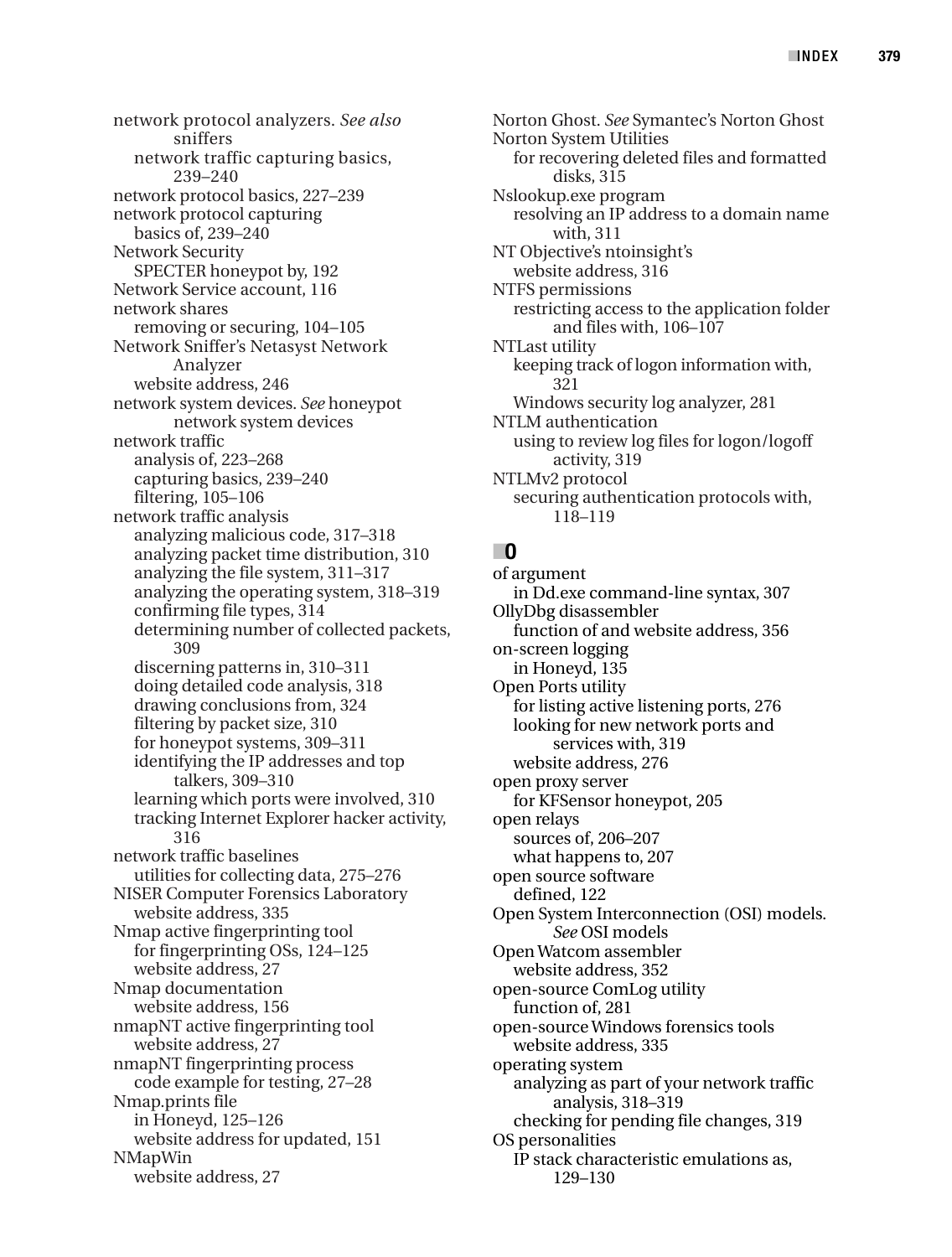OSI model example of, 228 importance of in network analysis, 227–229 network analysis and, 229 website address, 227 OSI models within OSI models, 224–225 Oudot, Laurent Honeyd used by to catch MBlaster worm, 180–181 website address for MBlaster worm article, 181 Outlook for Web Access for retrieving e-mail, 83 OutlookRecovery tool for recovering e-mail from Outlook PST files, 315 out-of-band monitoring advantages of, 277 defined, 90 vs. in-band monitoring, 277

## ■**P**

-p parameter defined, 138 P0f tool website address, 29 Packages dialog box in Cygwin Setup dialog box, 143–144 packers used by malware to hide infection, 358–359 packet analyzer needed for operating a honeypot, 12 packet capturing implementation of, 24 packet filters commercial alternative products to building your own, 246 packet injectors using to exactly duplicate hacker's actions, 224 packet size filtering network traffic by, 310 packet time distribution analyzing, 310 packing used by malware to hide infection, 358 parsers needed by network analysis tools, 238 Pasco utility for documenting and analyzing honeypot systems, 280 Passdump utility function of, 283 passive fingerprinting function of and tools for, 29

passive fingerprinting tool POf website address, 43 passwords importance of using complex for user accounts, 118 password-stealing trojan script website address, 179 patch management tools availability of, 101 patches. *See* Microsoft patches pathping utility fooled by Honeyd network emulation, 129 PatriotBox honeypot creating custom port listeners in, 214 emulating services in, 212–214 interface and HTTP configuration dialog box, 213 logging and alerting with, 214 website address, 212 PC hardware pros and cons of writing directly to, 344 PC Magazine's InCtrl5 utility function of, 283 PE Explorer disassembler example disassembling Netlog1.exe, 356 function of, 355–356 website address, 355 PE files. *See* Portable Executables (PE files) PE file segments, 349 PendMove utility website address, 319 Performance Monitoring console. *See* Windows Performance Monitoring console Perkeo program for finding hidden pornography files, 317 Perl using for Honeyd service scripts, 168 website address for information about, 168 permissions checking for changes in files and folders, 314 Perms.exe utility for checking permissions, 314 personalities. *See also*Windows personalities annotating, 156–157 associating a template with, 157 personality instructions adding to Honeyd templates, 156–157 Photo Retriever tool for recovering deleted multimedia files, 315 physical layer in OSI model, 228 Pictuate program for finding hidden pornography files, 317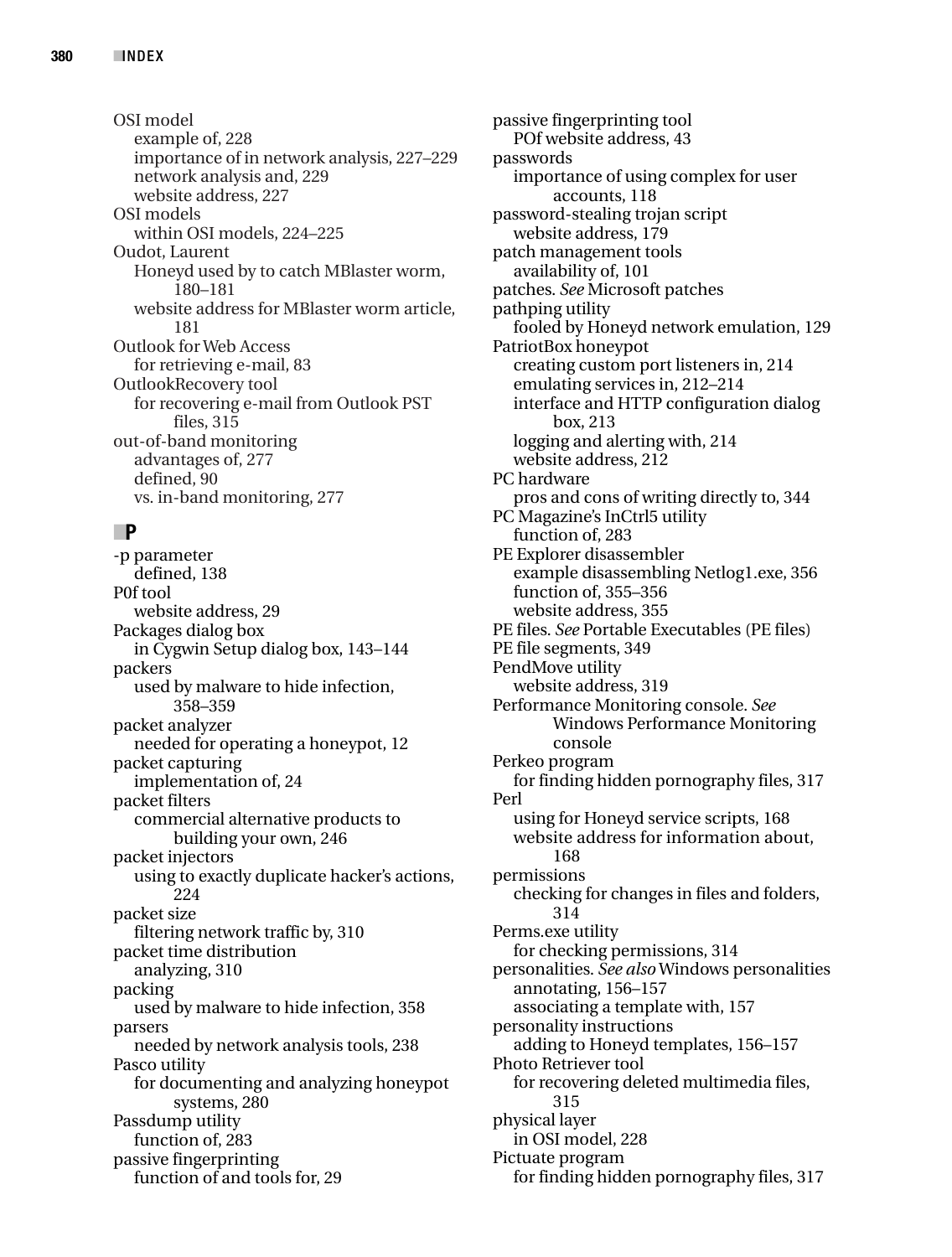Ping of Death attacks use of ICMP by hackers for, 237 website address for information about, 237 POF utility using to identify remote computers, 311 website address, 311 pop3.sh script website address, 180 popping information to the stack, 348 port analysis in network traffic analysis, 310 port emulation TCP/IP in Honeyd, 131–134 Port Explorer utility looking for new network ports and services with, 319 website address, 276 port instructions adding to Honeyd templates, 158–160 port listeners creating custom in PatriotBox honeypot, 214 Foundstone's Attacker, 190 using to create low-interaction honeypots, 14–15 port mirroring (port spanning), 23 using with a managed switch, 46–47 port scans use of by hackers, 235–236 port spanning. *See* port mirroring (port spanning) Portable Executables (PE files) website address for tutorials on, 349 Windows 32-bit executables known as, 348–349 ports common Windows applications and their, 86–87 common Windows listening TCP by platform, 85–86 common Windows listening UDP by platform, 84 ports and services common ports by platform, 83–86 list of common for Windows, 66–68 PORTS variable syntax for using in Snort, 258 Portscan preprocessor in Snort, 259 preprocessors in Snort, 259 presentation and application layers in OSI model, 229 Process Explorer monitoring utility function of, 280 investigating processes or services with, 319

ProDiscover software website address, 308 production honeynet example of, 38 production honeypots complexity of, 39 defined, 8 function of, 37–39 setting up IP addressing for, 38–39 programming interfaces choices available, 340 pornography programs for finding hidden on exploited computers, 317 protocol analyzer utilities downloading and installing Ethereal, 147–148 features of Ethereal, 240–250 Microsoft-specific display filters in latest version, 238 Protocol Type field in IP packet, 233 Provos, Dr. Niels Cisco telnet session script created by, 174–176 creator of Honeyd honeypot, 10 website address, 121 website address for MBlaster worm document, 181 proxy services adding to Honeyd templates, 160 in Honeyd, 132 proxying defined, 160 PSH (Push) flag in TCP, 234 PsTools monitoring utilities investigating processes or services with, 319 list and functions of, 280 public domain software defined, 122 pushing information to the stack, 348 Putty SSH program website address, 284 Python using for Honeyd service scripts, 169

## ■**R**

RDP protocol used by Windows Terminal Server and related services, 78 real honeypots choosing over virtual, 39–40 Realtime-Spy spying program, 317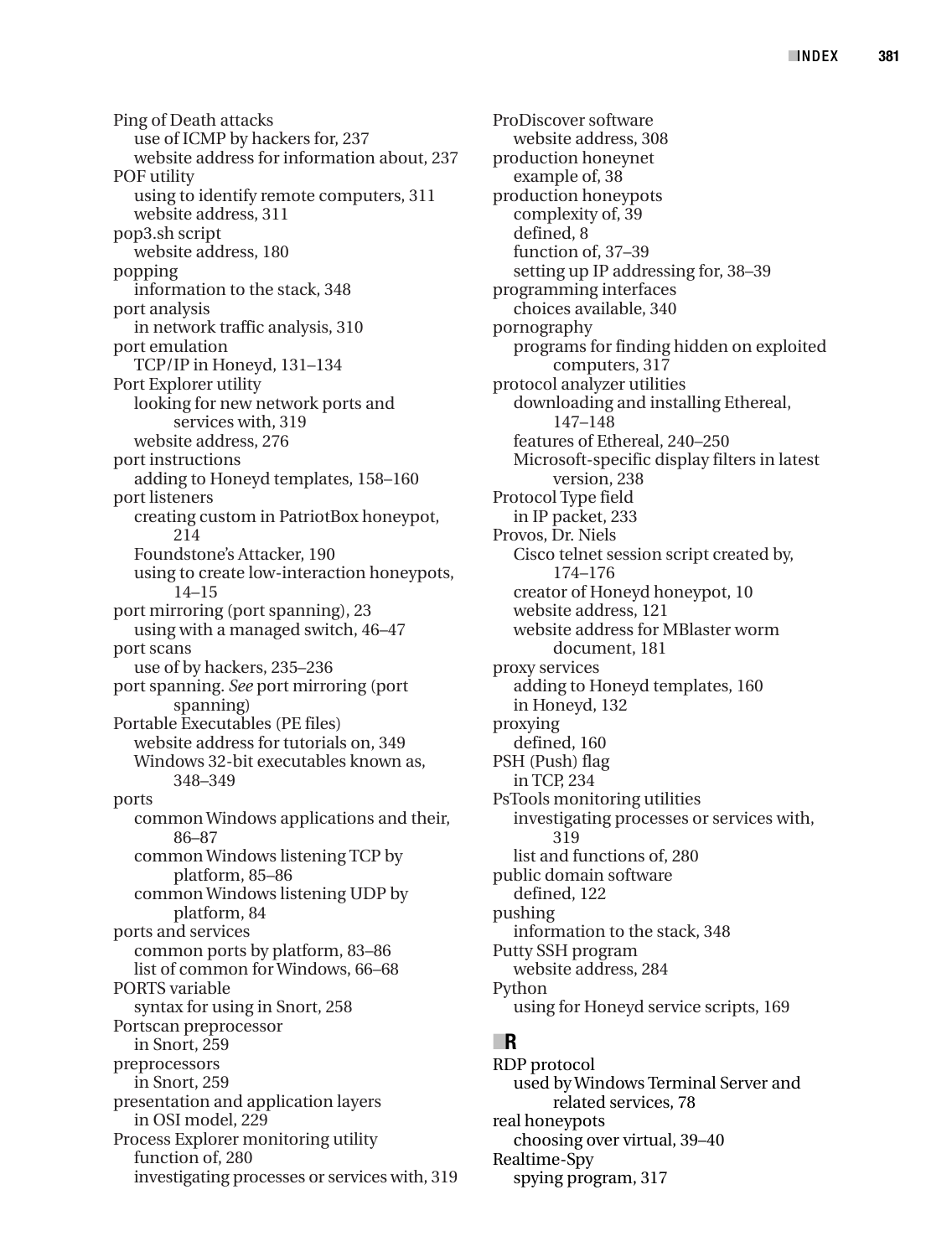receive-only Ethernet cable methods for constructing, 44–45 wiring schematic for, 45 redirectors redirecting malicious activity with, 9–10 RegisterEventSource function for writing to the Windows Application log, 341 registers in Intel processors, 346 Registry checking for changes to autorun keys and, 319 Registry key enabling before creating a Windows STOP error, 305–306 RegistryProt utility for real-time monitoring of Registry activity, 283 Regmon monitoring utility function of, 279 relevancy defined, 10 Remote Administrator website address, 333 remote computers utilities for identifying, 311 Remote Desktop in Windows XP, 78 Remote Desktop for Administration in Windows Server 2003, 78 Remote Desktop Protocol (RDP) remotely managing Windows 2000 and above computers with, 284 remote-access trojans (RATs) dropped by Bugbear worm, 77–78 installed on the WhiteDoe honeypot, 333 use of in blended attacks, 31–32 removable media disabling booting from in CMOS BIOS, 100 repeater. *See* hub network device research honeypots complexity of, 39 defined, 8 function of, 39 research resources needed for operating a honeypot, 12 Rifiuti tool for examining content of the Info2 file in the Recycle Bin, 280 Robinton, Michael LaBrea tarpit developed by, 190 Roesch, Martin Snort network packet analysis tool written by, 250

rooted tree network topology model Windows version of Honeyd limited to, 128–129 rootkits use of in blended attacks, 31 routers capabilities of, 48–49 example of simple segment IP address scheme, 53 as layer 3 network devices, 47 Router-telnet.pl script example of in action, 174 routing tables displaying local, 49 function of, 49–50 RPC patch for Blaster worm, 73 RPC services understanding, 72–73 RST (Reset) flag in TCP, 234 Rstack team Honeyd used by to catch MBlaster worm, 180–181 Rugrat virus website address, 93 rule sets list of Snort default, 263 RULE\_PATH variable checking for forward slashes in the default Snort.conf file, 259 Russinovich, Mark monitoring utilities created by, 278–280

## ■**S**

SafeBack software website address, 308 SANS website address, 318 Sbk\_extract tool for collecting Sebek packets for analysis, 278 Sbk\_ks\_log.pl Perl script for displaying attacker keystrokes on the screen, 278 Sbk\_upload.pl Perl script that uploads Sebek packets for advance analysis, 278 scanning scripts use of in blended attacks, 31 scenarios for sim standard server listener ports, 201 script files steps for downloading for Honeyd, 146 script languages common, 168–170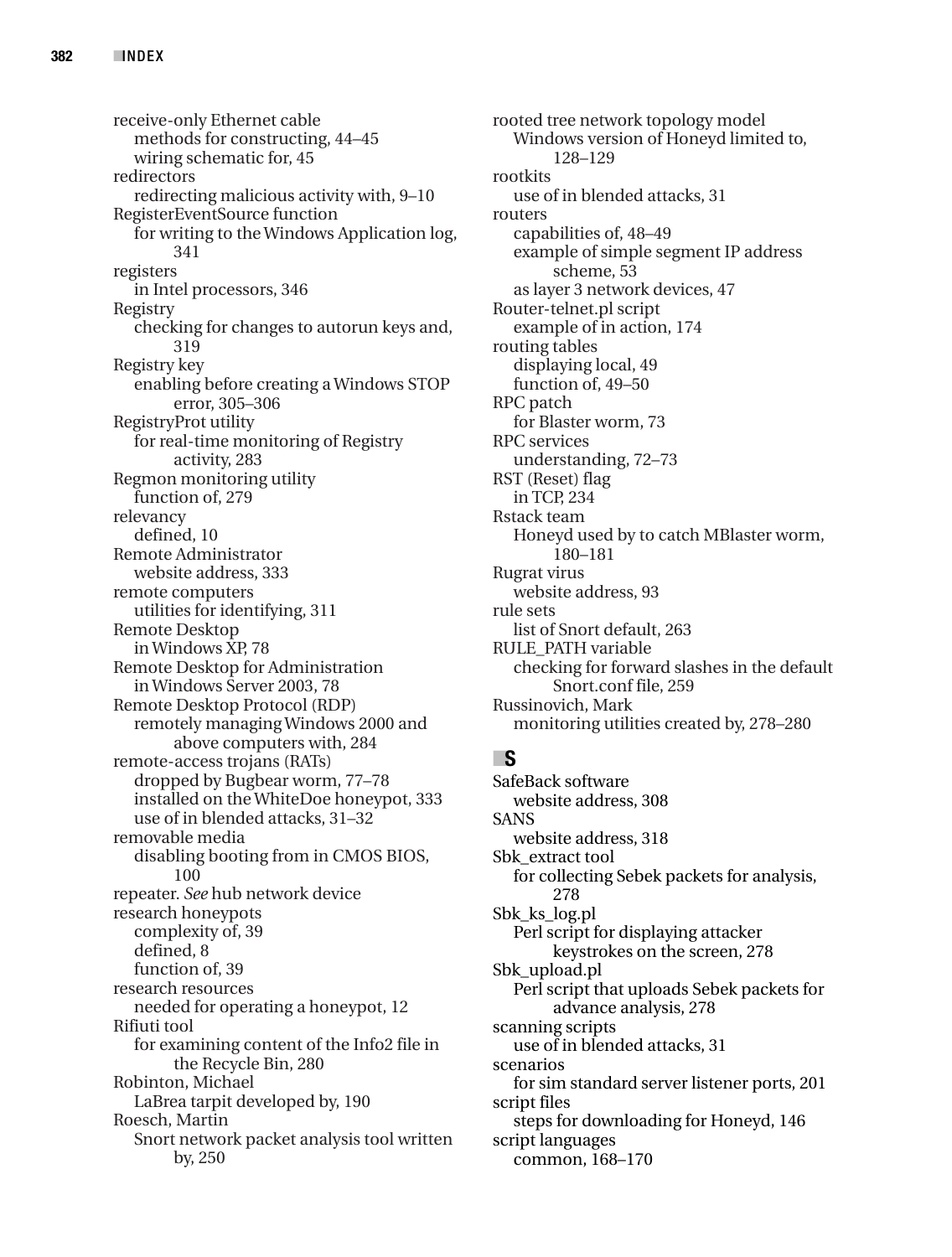scripts. *See* Honeyd service scripts; service scripts \scripts folder Honeyd Windows version default scripts in, 172 Search or Find Files and Folder Windows feature using to find files modified since a certain date, 312 Sebek monitoring tool for Windows honeypots, 277 website address, 23, 277 Sebek server tools that make up, 278 Secure Hash Signature Generator website address, 312 SecurIT Informatique Inc. utilities example of several monitoring system processes, 282 for honeypot or IDS data collection, 281–282 others available, 282 website address, 281 SecurIT Intrusion Detection Kit components of, 282 security automating, 119–120 using honeypots to improve, 10 Security Assertion Markup Language (SAML) website address, 291 security audit files events of interest in, 292–293 security event logging of data captured from honeypot monitoring systems, 284–285 importance of for honeypots, 285–286 useful information extraction from, 294 Security Event Management. *See* SEM (Security Event Management) security event manager Activeworx Security Center (ASC) as, 293–294 Security Incident Management. *See* SIM (Security Incident Management) security logs noise on, 6 security monitoring tools as protection for monitoring communications, 284 security patches. *See* Microsoft patches security roll-ups, 101 security updates or hot fixes, 101 SecurityProfiling, Inc. website address, 121

sed website address for downloading Windows version, 188 SEM (Security Event Management) vendors, 294 Sendmail utility function of, 283 setting up a spam tarpit with, 215 website address, 215 sequence number field in TCP, 233 server ports list of common complex Exchange Server, 71–72 list of common IIS, 69 list of common simple Exchange Server, 71 list of common SQL Server, 70 list of generic, 68–69 SERVER variable using in Snort, 258 ServerSentry utility website address, 299 service accounts configuring to protect your honeypot, 115–117 service pack patches, 101 service scripts. *See also* Honeyd service scripts adding to Honeyd templates, 159 in Honeyd, 167–188 session layer in OSI model, 229 SET command for associating a template with a personality, 157 SFind utility for listing NTFS alternate data streams and their access times, 313 SHA-160 Hash utility function of, 283 shareware defined, 122 shell command language using for Honeyd service scripts, 168 website address for information about, 168 Showacls.exe utility for checking permissions, 314 ShoWin utility function of, 281 SIM (Security Incident Management) vendors, 294 sim banner servers in KFSensor honeypot, 199–200 list of banner parameters, 200 sim (simulated) servers in KFSensor honeypot, 198–208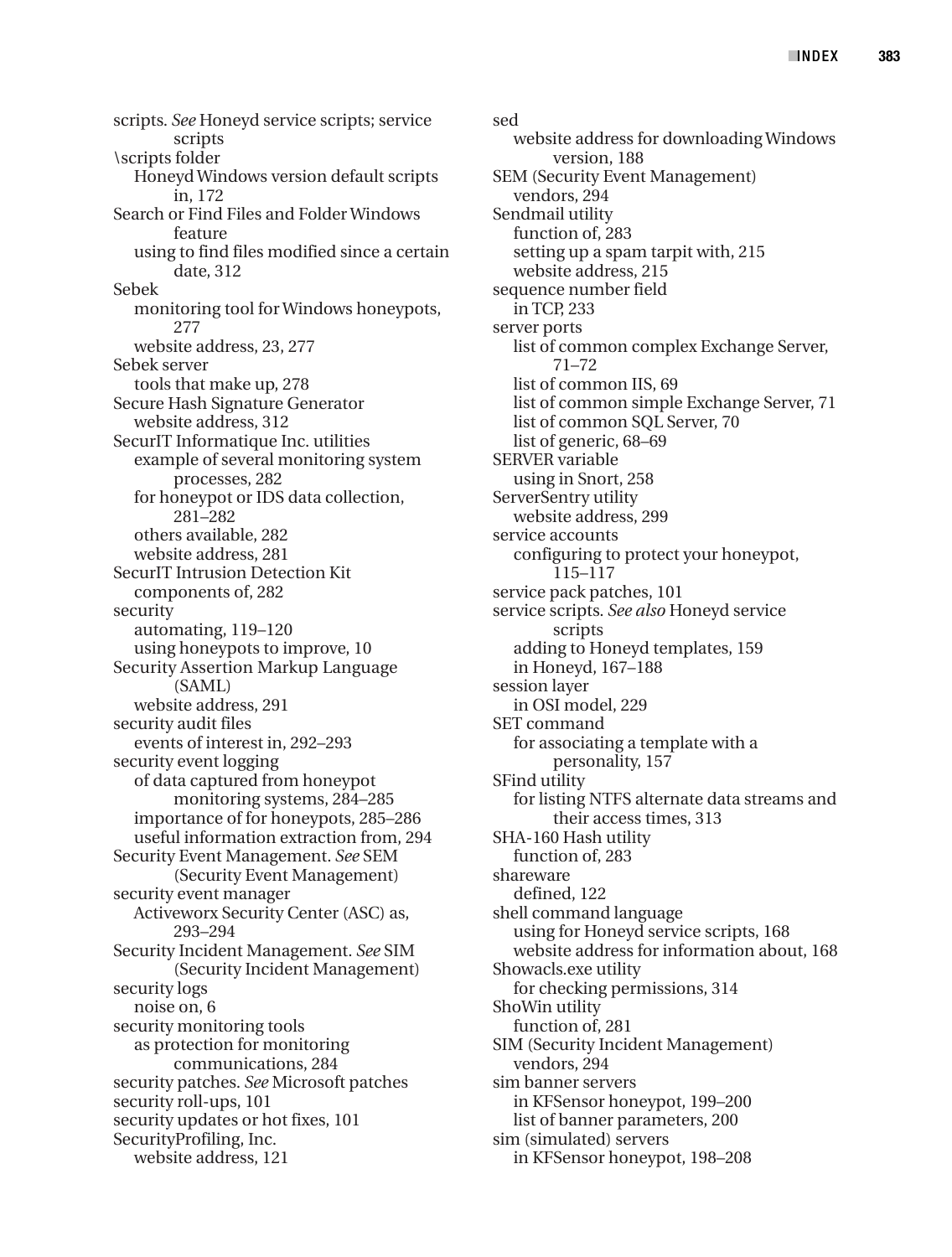sim standard servers emulated services included with, 201 in KFSensor honeypot, 200–201 simple ports defined, 131–132 Simple TCP/IP services provided in a TCP/IP add-on component, 78 slack space storage of malicious code in by hackers, 345 Slammer worm website address, 303 Small Is Beautiful (SIB) assembly language starter kit by Steve Gibson, 353 SMB protocol as workhorse of NetBIOS, 73 SMTP sim standard server example of screen, 204 SMTP tarpit Jackson tarpit as, 215 smtp.sh script website address, 180 Smurf amplification use of ICMP by hackers for, 237 Smurf attacks website address for information about, 237 snapshot software. *See* integrity checkers (snapshot software) snapshot utilities website addresses for free, 23 sniffers availability of, 224 benefits of using in a honeypot environment, 223–225 vs. IDSs, 223–224 sniffers and IDSs how they complement each other, 226 where to place them, 226 Snort benefits of using in a honeypot environment, 225–226 binary log file, 256 command for fastest performance, 255 configuring, 252–268 configuring the configuration file, 257–264 creating a Snort.bat file, 267 deciding what you want it to do, 253–256 default variables list, 257 defining variables in, 257 directories and their functions, 252 example of alert file, 262 example of rules from Snort's Web-IIs.rules rule set, 262 exiting to finish with a packet statistics screen, 255

in full packet capture mode, 255 function of, 250–268 installing, 252 list of some preprocessors, 259 packet pathway, 251 sample configuration file, 265–267 steps for configuring the first time, 252 steps for installing, 146–147 syntax for configuring preprocessors, 260 understanding how it works, 250–251 website address for community support, 250 website address for downloading, 146 website address for downloading GUIbased installers and management tools for, 268 Snort configuration file configuring, 257–264 sample of, 265–267 testing, 267 Snort GUI ISDcenter configuration console from Engage Security, 296 Snort network IDS mode putting Snort into, 256 Snort output plug-ins function of, 264 Snort packet dump mode command-line switches, 253–254 fields captured on TCP packets, 254 Snort point-and-click using, 268 Snort rules function of, 260 syntax fields list, 262 syntax for typical, 260 Snort rule sets list of default, 263 Snort.bat file creating, 267 Snort-inline website address, 52 software restricting unauthorized execution of on honeypots, 106–117 software interrupts. *See* BIOS interrupt routines Software Restriction Policies (SRP) for preventing unauthorized software execution, 107 software solutions for hiding honeynet monitoring devices, 42–43 Software Update Services (SUS). *See* Microsoft Software Update Services (SUS) SONET backbone function of, 224–225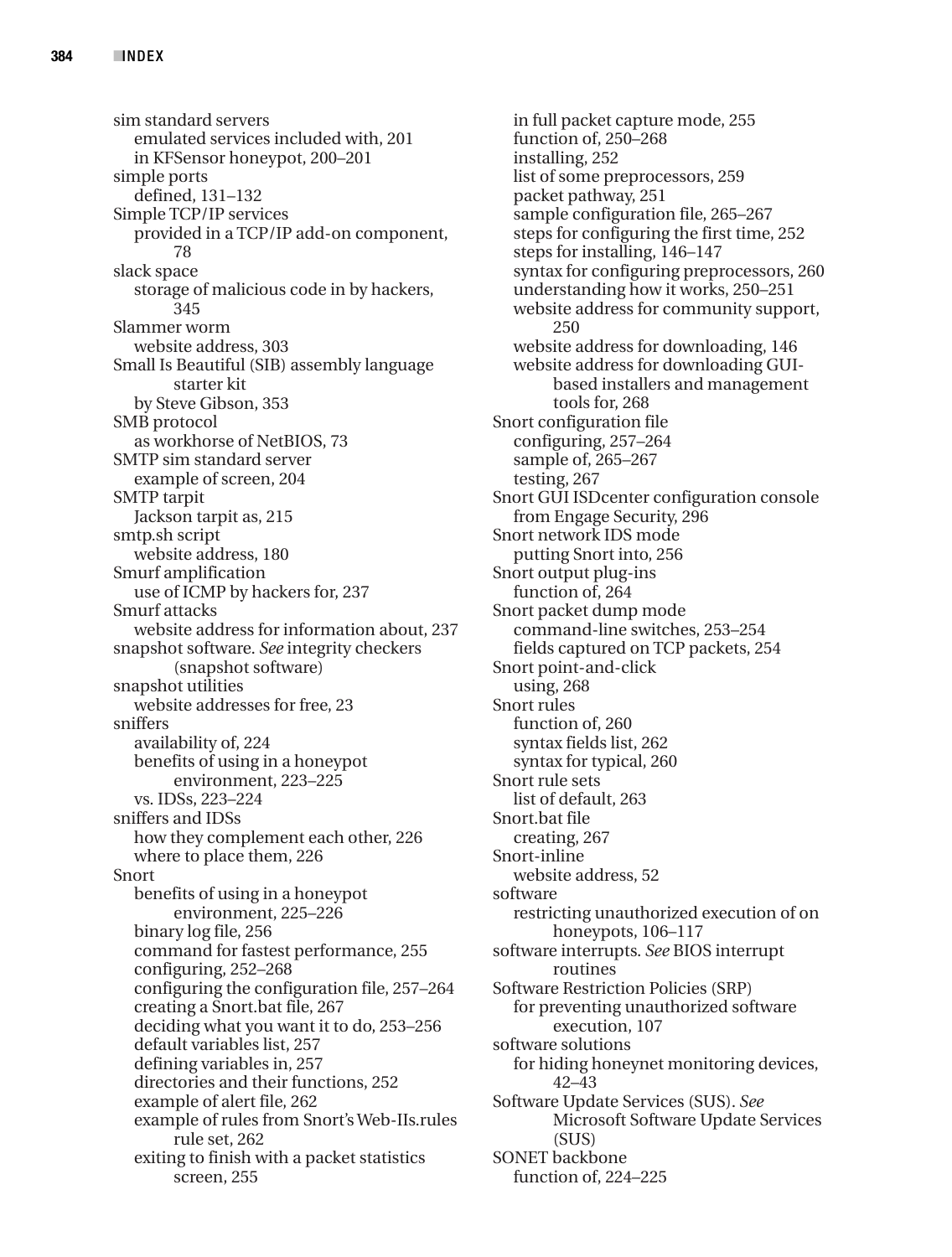spam malware effect on open relays, 207 spam tarpits setting up, 215 spammers how they work and the damage they do, 206–207 using Jackpot tarpit to slow down and frustrate, 9 SPECTER honeypot characters available for each emulated OS, 193 function of, 192–195 installing and setting up, 193–194 Log Analyzer tool, 195 logging and alerting with, 194–195 main Control screen, 194 on-screen log, 195 traps and services, 192 website address, 192 SpinRite for recovering damaged hard drive data, 339 Spitzner, Lance *Honeypots* book by, 21 *Know Your Enemy* honeypot book by, 8 SPORT memory variable useful in scripts, 171 SpyAgent software for checking for IM services hacker activity, 317 spying programs website addresses for, 317 SQL Server ports list of common, 70 SQL Slammer worm defenses against, 10 detection of, 7 function of, 30 SRP. *See* Software Restriction Policies (SRP) Ssed program for extracting text, 318 using, 188 SSH programs for protecting monitoring communications, 284 SSH test script, 172–173 stack popping and pushing of information to, 348 Startup type settings. *See*Windows Services Startup type settings static linking defined, 342 STDERR (standard unbuffered output stream for writing errors) in Honeyd, 171

STDIN (standard input stream) in Honeyd, 170 STDOUT (standard buffered output stream) in Honeyd, 170 stealth mechanisms used by malware to hide infection, 358 sticky honeypots preventing malicious activity with, 9 Stoll, Clifford *The Cuckoo's Egg* by, 20 STOP error creating intentionally, 305–306 stream4 preprocessor in Snort, 259 string analysis performing on packets, 311 Strings.exe program example revealing text strings in a malicious file, 350 searching for ASCII text with, 350 website address, 311, 350 SubSeven emulation service used by PatriotBox honeypot, 212 SuperDIR website address, 312 switches. *See* Ethernet switches Symantec's Norton Ghost for making copies of a hard drive, 306 using to restore honeypots, 16 Symantec's Norton System Utilities disk editor program, 314 SYN (Synchronization) flag in TCP, 234 SYN flood DoS attack use of by hackers, 235 **Sysdiff** website address, 23, 272 Sysinternal PsTools utilities list and functions of, 280 Sysinternal utilities, 278–280 website address, 278 Sysinternal's AccessEnum utility for listing who has permissions to files, Registry keys, and folders, 314 Sysinternal's Hex2dec using as hexidecimal-to-decimal converter, 318 Sysinternal's Hostname utility for resolving an IP address to a domain name, 311 Sysinternal's PendMove utility checking for OS pending file changes with, 319 Sysinternal's Stream program for listing any hidden NTFS streams by file or directory, 313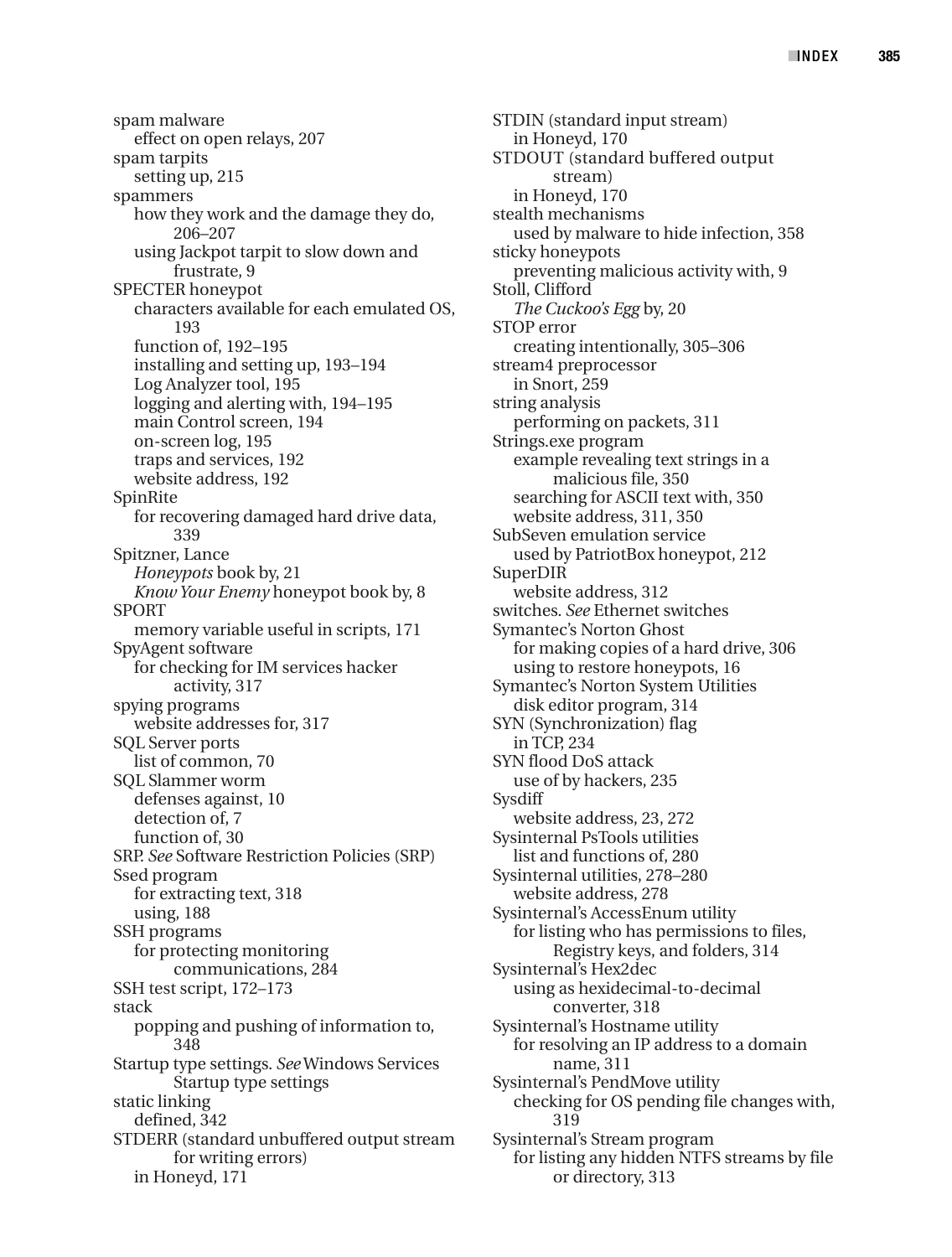Sysinternal's Strings.exe program for performing string analysis on network packets, 311 Sysinternal's Strings utility for searching for ASCII and Unicode strings, 318 Sysinternal's TCPView utility website address, 276 Syslog (system log daemon) for collecting log files, 289–290 system network devices for honeypots, 41–54 system variables setting for Honeyd templates, 160

# ■**T**

TamoSoft SmartWhois query tool website address, 311 taps using in hubs and bridge scenarios, 46 tarball unzippers for the Windows platform, 178 tarpits (blackholes) as sticky honeypots, 9 TCP Conversation screen in Ethereal protocol analyzer utility, 246 TCP flags list of, 234 used in a TCP connection session, 126–127 TCP packets timestamp for, 127–128 TCP packet structure example of, 233 TCP ports common Windows listening by platform, 85–86 TCP Stream feature in Ethereal protocol analyzer utility, 247–248 TCP window size function of, 126 tcpdump utility using with Ethereal protocol analyzer utility, 249 website address for downloading, 249 TCP/IP configuration documenting for your honeypot system, 270 TCP/IP packet types list of, 125–126 TCP/IP pathway basic function of, 230–232 TCP/IP port emulation in Honeyd, 131–134 TCP/IP ports website address for comprehensive listing of, 65

TCP/IP protocol flow example, 231 reliability of vs. UDP, 234 three-way handshake process, 234–236 use of vs. UDP, 236–237 TCP/IP protocol suite basics of, 230–237 TCP/IP stack mimicking in Honeyd, 124–126 recommended registry entries to harden, 104 TCPView utility for listing listening network ports, 276 Telnet Server (Tkbtsvr.exe) availability of, 80 Telnet Server Logon banner text code example, 80 Telnet\_negotiation preprocessor in Snort, 259 templates in Honeyd, 154 TCP/IP port setting recommendations, 133–134 Terminal Server included starting with Windows Server 2000, 93 Terminal Server sim standard server in KFSensor honeypot, 207 Terminal Services, Application Mode in Server 2003, 78 Test2pcap.exe for converting an ASCII hexidecimal dump to a tcpdump-style log, 250 Test.sh source code for, 172–173 Tethereal.exe command-line version of Ethereal utility, 250 text editors website addresses for, 357 TextPad text editor website address, 357 *The Cuckoo's Egg* (Clifford Stoll) about honeypots, 20 The Disk Investigator program disk viewer, 314 *The Shellcoder's Handbook: Discovering and Exploiting Security Holes* book exploring different ways to secure your system, 359 Thing Trojan MASM disassembly of showing called Windows APIs, 351 sampling of MASM disassembly of, 352 website address, 350 third-party APIs using, 343–344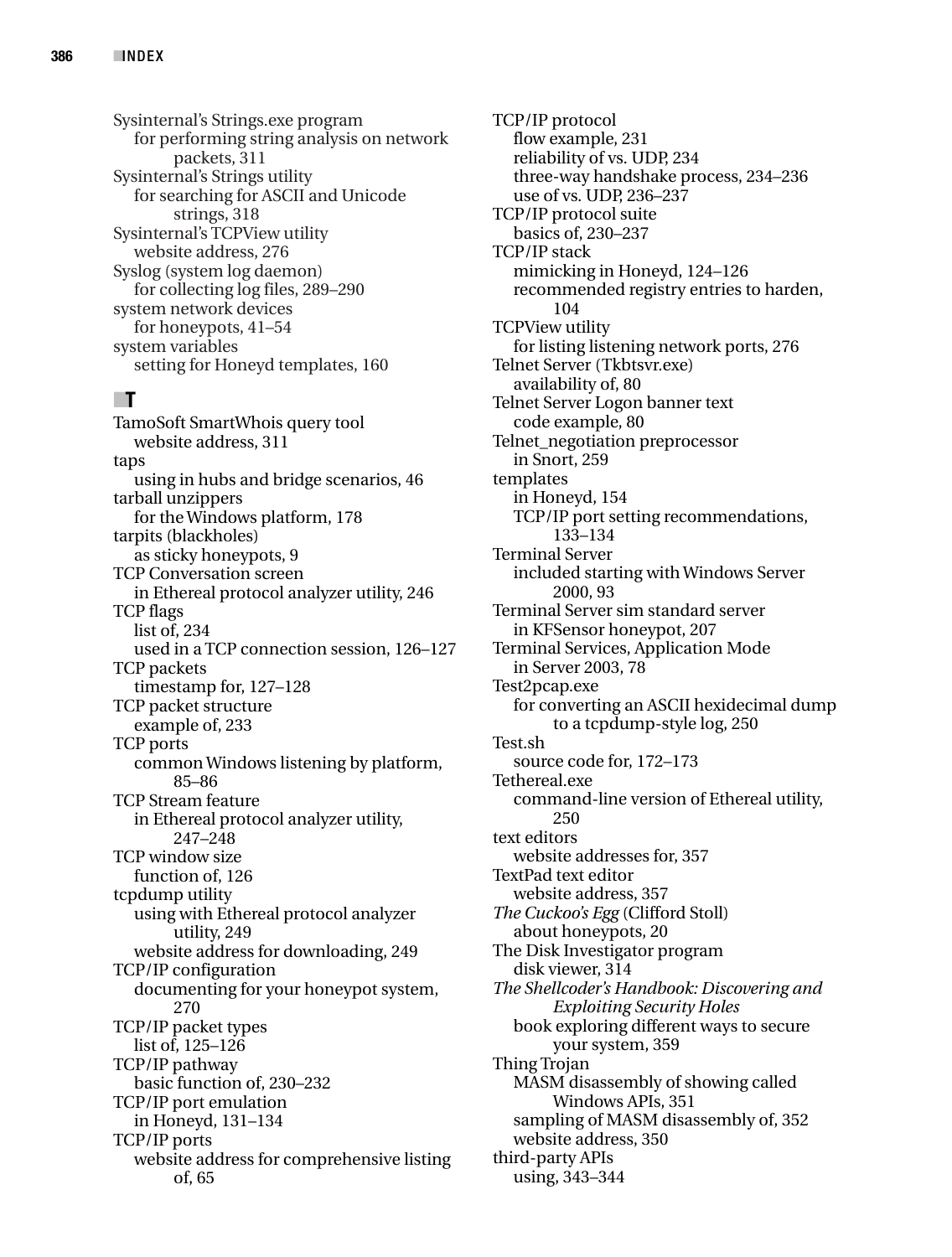threats ensuring early detection of with honeytokens, 7 time synchronization importance of for security logging of honeypots, 285 timestamp for TCP packets, 127–128 tools for finding hosts without IP addresses, 43 for making copies of a honeypot hard drive, 306–308 top talkers identifying in network traffic analysis, 309–310 Tower of Babel problem of establishing common names for viruses, 292 traceroute utility fooled by Honeyd network emulation, 129 Tracking Hacker's web site website address, 219 Transmission Control Protocol (TCP) packet structure, 233 transport layer in OSI model, 229 traps and services in SPECTER honeypot, 192–193 Tribble hardware-based solution for capturing and storing RAM data, 306 trigger events command for displaying, 298 Tripwire program website address, 23, 272 troubleshooting your Honeyd configuration files, 165–166 TUCOFS-The Ultimate Collection of Forensic Software website address, 335 TYPE memory variable useful in scripts, 171

# ■**U**

UDP packet structure example of, 236 UDP ports common Windows listening by platform, 84 use of by hackers and malicious programs, 234 undo disks in Microsoft's Virtual PC, 100 undoable disks in VMware, 100 unicast packets defined, 41

Unique NetBIOS names, 74 Unix Honeyd subsystems and plug-ins for, 133 Uptime utility function of, 283 UPX packer website address, 358 URG (Urgent) flag in TCP, 234 USB ports disabling unneeded in the CMOS BIOS, 100–101 user accounts protecting for your honeypots, 117–118 User Datagram Protocol (UDP). *See also* UDP ports use of in NetBIOS traffic, DNS queries, 236–237 use of vs. TCP, 236–237 "Using Microsoft Windows IPSec to Help Secure an Internal Corporate Server" website address for presentation about, 106 UTC. *See* Coordinated Universal Time (UTC) UTP port doublers, 45 UTP Y-adapters, 45

# ■**V**

-v parameter Snort command-line switch, 253–254 van Rossum, Guido development of Python language by, 169 VBScript website address for information about, 170 version number field in IP packet, 232 virtual honeypot host steps for hardening, 40–41 virtual honeypots setting up templates for, 154 types of, 16–20 virtual machine honeypots function of, 16–18 VMware as, 39–40 virtual networks creating with Honeyd, 10–11 virus rules sets reasons for using, 265 Vision and Fport utilities for collecting network traffic baseline data, 276 Visual Basic (VB) languages using for Honeyd service scripts, 169–170 VM honeypot installation guidelines, 99–100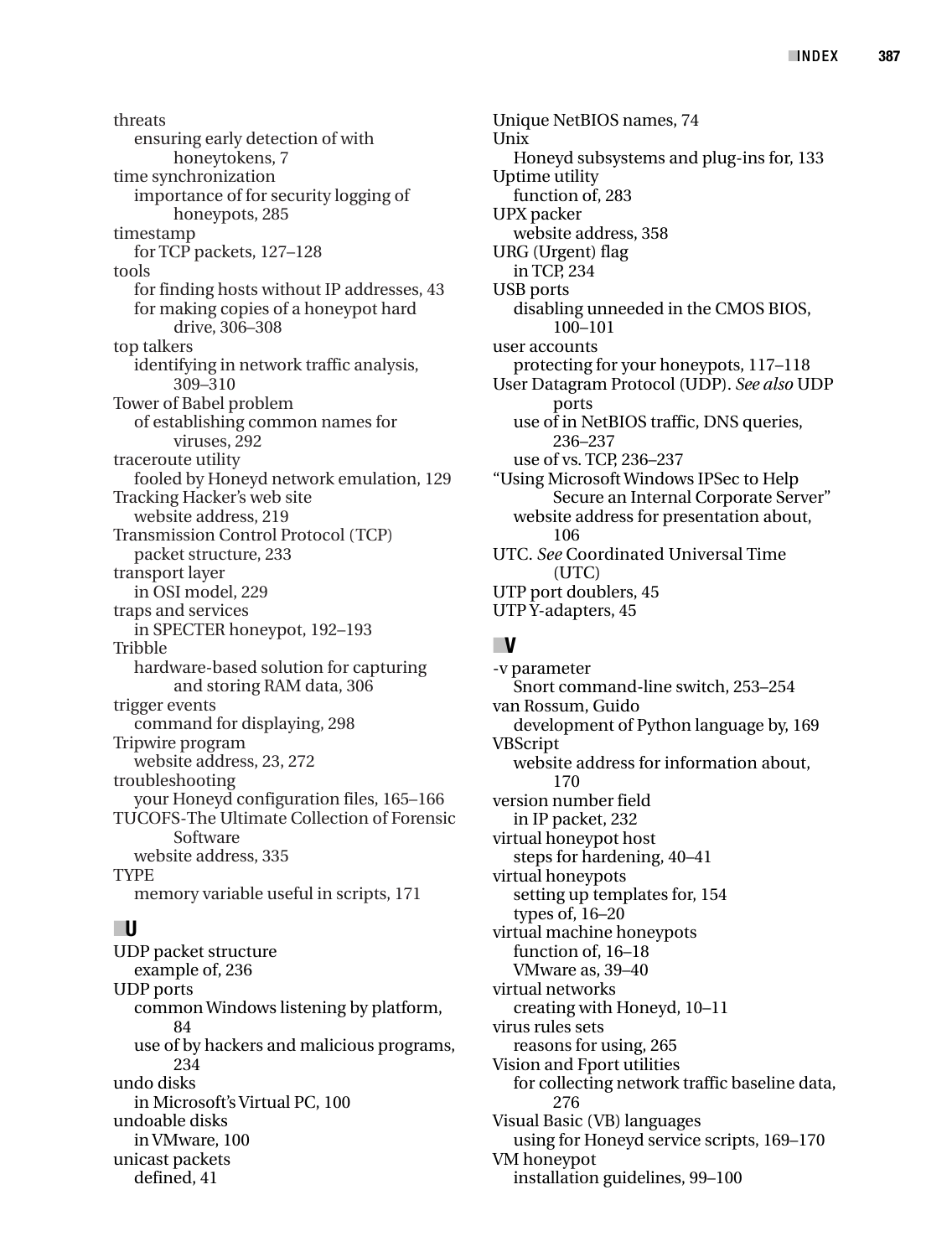VMware choosing between virtual and raw disk types in, 308 software, 16–18 as virtual machine honeypots, 39–40 website address, 16

#### ■**W**

W= parameter defined, 126 war drivers using wireless honeypots to detect, 9 Web.sh script source code for, 177–178 website addresses for 4-clause BSD license, 122 for Active@ UNDELETE program, 315 for Active@ UNERASER program, 315 for Activeworx, Inc., 293 for Advanced Attachments Processor tool, 315 Afind program, 312 for Akonix L7 Enterprise tool, 317 for AllAPI, 343 for "An Evening with Berferd" paper by Bill Cheswick, 20 ArcSight, 294 Argus for Linux, Unix, and Solaris users, 309 AT&T Mexican honeynet, 8 for author of this book, 166 for Back Officer Friendly (BOF) honeypot, 189 for Back2Life program, 315 Bait and Switch Honeypot, 10 Blat utility, 299 for bootable CD-ROM for GenII honeywall, 25 Bugbear worm, 77 for Cache Reader tool, 316 for CacheInfo tool, 316 for CacheX utility, 316 Center for Internet Security, 40 CM utility, 276 Comcraft tap maker, 44 ComLog utilities, 23 for common NetBIOS enumeration tools, 77 for community support for Snort, 250 for comprehensive listing of TCP/IP ports, 65 Computer Associates, 294 Computer Forensics, Cybercrime and Steganograph Resources, 335 for CookieView tool, 316 Crucial ADS, 313 for DataGrab, 317

for DBXpress tool, 315 DCF Software's Hard Disk Copy, 308 Dd.exe command-line tool, 306 for a detailed discussion on IPSec, 106 for details about SRP, 107 for the Developer.com Windows API Tutorial, 343 DiamondCS forensic utilities, 283 DiamondCSOpen Ports utility, 276 DiamondCSPort Explorer utility, 276 Digital Detective's hashing tool, 312 for Directory Snoop, 314 for disabling Windows File Protection, 281 for disk editor programs, 314 for The Disk Investigator program, 314 for downloading ActivePerl Perl engine, 145 for downloading a Honeyd configuration file, 161 for downloading Cygwin, 142 for downloading GUI-based installers and management tools for Snort, 268 for downloading Honeyd emulation scripts, 132, 146 for downloading MASM, 350 for downloading ms-ftp.sh script, 183 for downloading Snort, 146 for downloading tcpdump utility, 249 for downloading the Windows version of gawk, 188 for downloading the Windows version of sed, 188 for downloading WinDump utility, 141, 249 Dr. Fred Cohen, 21 for ECMAScript scripting standard, 170 EditPlus text editor, 357 eEye Digital Security, 27 Electronic Evidence Information Center, 335 for E-Mail Detective, 315 EnCase software, 308 Engage Security, 296 for Ethereal install executable, 147 Ethereal network protocol analyzer, 43 EventCombMT application, 288 for Eventlog to Syslog Utility, 290 *Exploiting Software: How to Break Code* (Greg Hoglund and Gary McGraw), 359 for Faketelnet.pl script, 179 Febotti Command Line utility, 299 File Investigator, 314 FileCheckMD5, 312 for FINALeMail tool, 315 Foundstone utilities, 276, 280, 335 for Foundstone's Attacker, 190 Foundstone's Bin Text utility, 318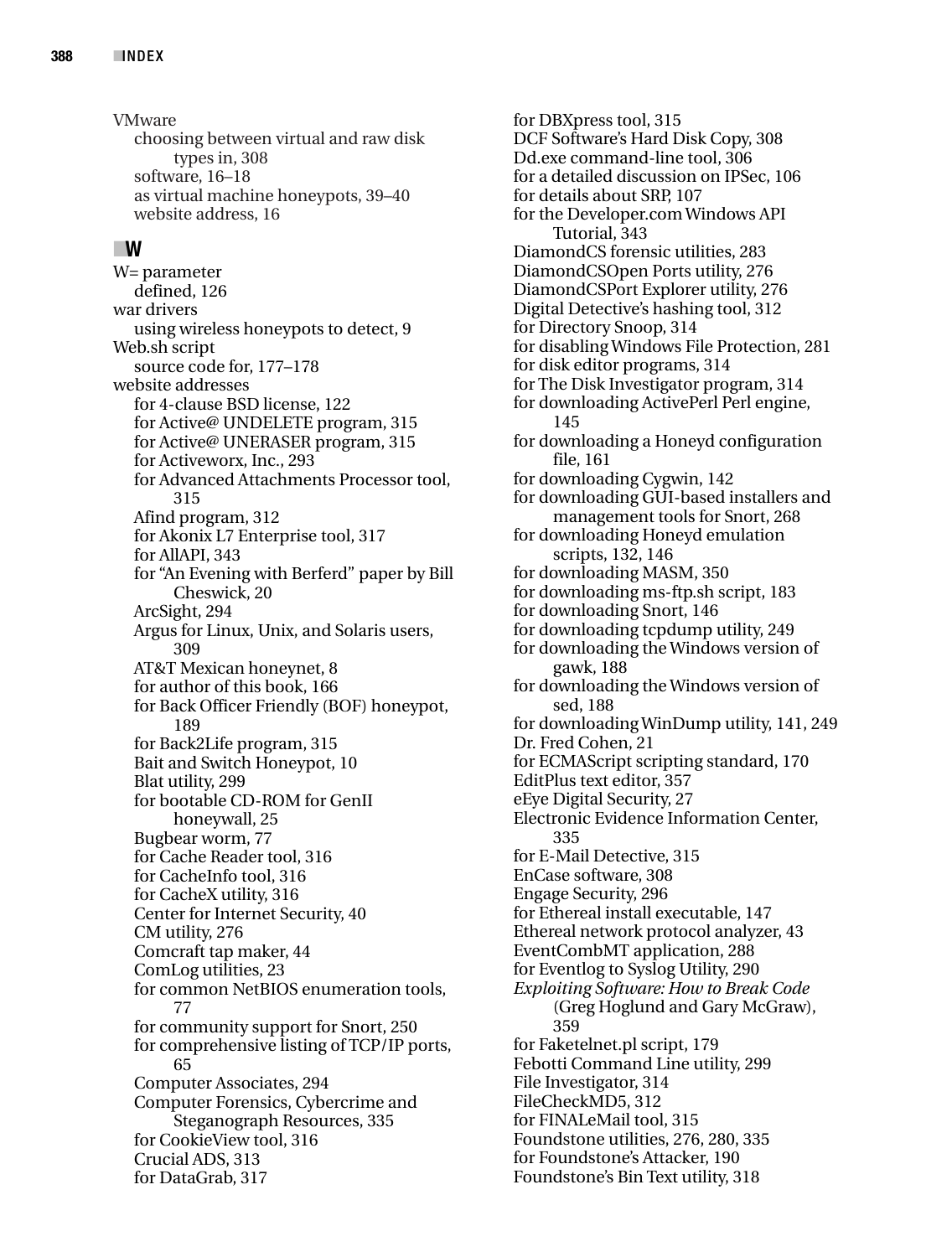for Foundstone's Fport and Vision utilities, 276 for Foundstone's Galleta tool, 316 for Foundstone's NTLast utility, 321 for Foundstone's Pasco tool, 316 for Foundstone's Rifiuti utility, 315 for ftp.sh script, 180 for GFI LANguard Security Event Log Monitor, 289 GhostRAdmin remote-access trojan, 333 for GlobalSCAPE's Cute FTP, 178 for Guild's FTP Server, 202 *Hacking Disassembly Uncovered* (Kris Kaspersky, et al.), 359 HD95Copy, 308 HFind tool, 313 for High Level Assembler (HLA), 352 for Hogle trojan virus, 207 Hogwash, 52 Honeycomb research tool, 7 Honeyd (honeypot daemon), 121 for the Honeyd Development web site, 33 for Honeydscan.tar script, 179 for Honeyd.tar script, 179 for the Honeynet Project, 33 Honeynet Project Scan of the Month, 248 for the Honeynet Project's Scans of the Month, 324 for "Honeypots: Are They Illegal?" paper (Lance Spitzner), 33 for Honeypots: Tracking Hackers honeypot information, 33 for Honeypots.net, 219 for HoneyWeb-0.4 tgz, 179 IBM, 294 IDA Pro Disassembler and Debugger, 318 for iisemu18.pl script, 180 for IM Grabber, 317 *Implementing CIFS,* "Introduction", 77 InCtrl5 (PC Magazine) utility, 283 for information about disabling LM hashing, 119 for information about EFS data recovery agent, 107 for information about event IDs, 323 for information about EVENTTRIGGERS command, 299 for information about GPOs, 119 for information about JavaScript or JScript, 170 for information about Perl, 168 for information about Ping of Death attacks, 237 for information about settings for hardening TCP/IP stacks, 104 for information about Smurf attacks, 237 for information about VBScript, 170

for information about Visual Basic languages, 170 for information about Windows command-line shell language, 169 for information about Windows STOP errors, 306 for InfoWorld summary article about SIM/SEM, 294 Intrusion Inc. tap maker, 44 Jackpot SMTP tarpit, 9 for JpegDump tool, 315 for KaZaA .dat Viewer, 317 KeyFocus Ltd. KFSensor honeypot, 196 for KeyFocus's HTTP engine that runs as a web server, 202 KFSensor honeypot, 196 Kiwi Syslog, 290 for Kuang2.pl password-stealing trojan script, 179 LaBrea tarpit, 9, 190 for the latest Honeyd version, 123 for learning which file extensions are associated with which programs, 314 LibnetNT, 191 list of BIOS interrupt routines, 341 for a list of disassemblers, 357 for Log Parser in Microsoft IIS 6 Resource Kit, 289 for MACS security event log collection information, 289 *Malware: Fighting Malicious Code* (Ed Skoudis and Lenny Zeltser), 359 for the MBlaster worm, 181 for MBlaster worm article by Laurent Oudot, 181 for MBlaster worm document by Dr. Niels Provos, 181 MessageLabs antispam resource, 304 for Michael Davis, 121 for Microsoft network model information, 227 Microsoft Security Baseline Analyzer tool, 101 Microsoft Security web site, 41 for Microsoft's Automated Deployment Services, 306 Microsoft's ExMerge utility, 315 for more hashing program alternatives, 312 for Mydoom.pl script, 179 National Security Agency, 40 nbtscan enumeration tool, 77 Net Send Command Line utility, 299 NetBIOS Auditing Tool, 77 NetBIOS enumeration tools, 77 "NetBIOS: Friend or Foe?, 77 for NetBIOS information, 77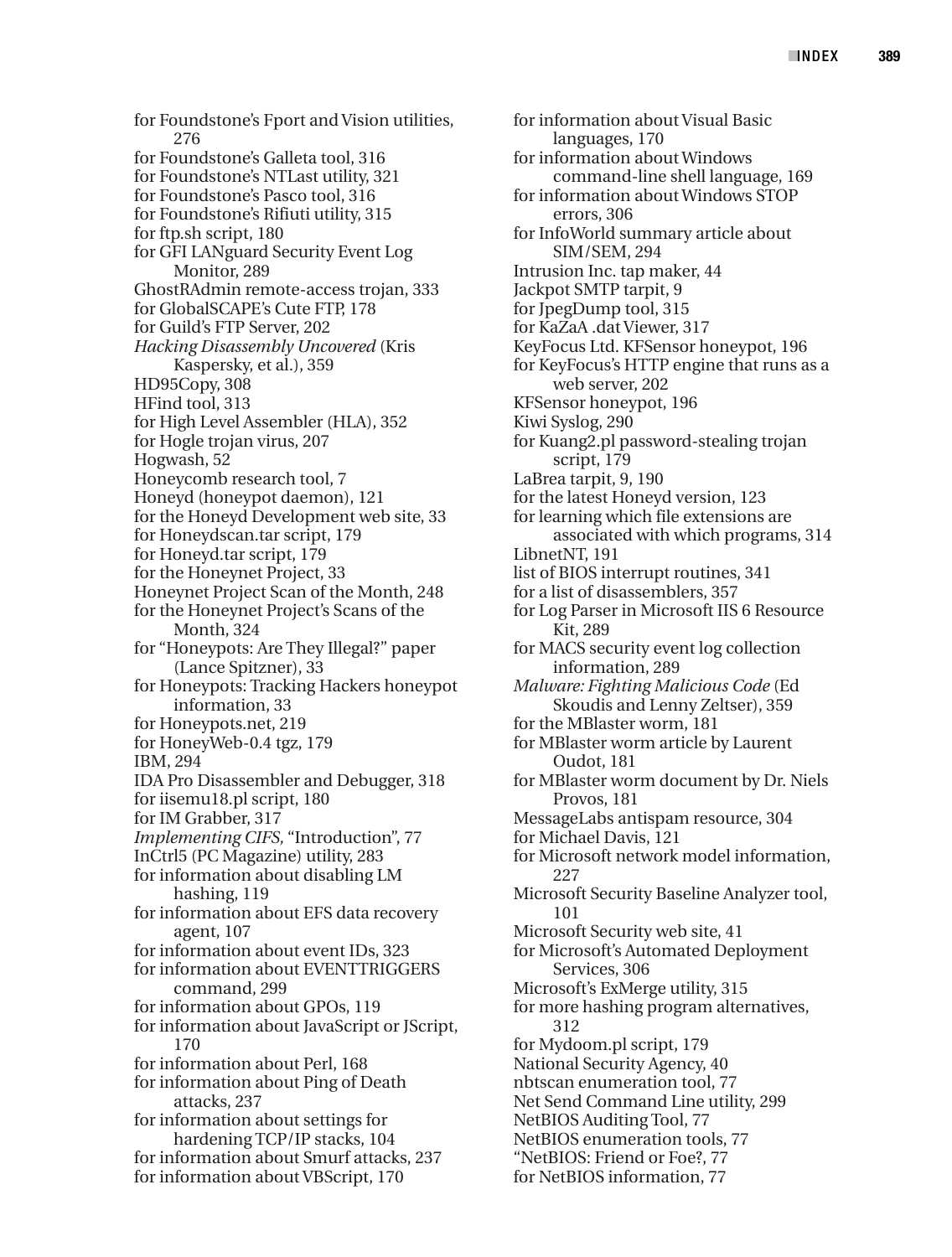website addresses *(continued)* for NetBIOS name suffix information, 74 Netcat utility, 14, 81 netForensics, 294 for Netsky worm, 265 for Network General's Sniffer, 43 for Network Sniffer's Netasyst Network Analyzer, 246 NISER Computer Forensics Laboratory, 335 Nmap active fingerprinting tool, 27 for Nmap documentation, 156 nmapNT active fingerprinting tool, 27 NMapWin, 27 for Norton System Utilities, 315 NT Objective's ntoinsight's, 316 Open Ports utility, 276 Open Watcom assembler, 352 for open-source Windows forensics tools, 335 for OSI model, 227 for OutlookRecovery tool, 315 for packers, 358 for PatriotBox honeypot, 212 for PE Explorer disassembler, 355 for Perkeo program, 317 for Photo Retriever tool, 315 for Pictuate program, 317 for POf passive fingerprinting tool, 43 POF utility, 311 for pop3.sh script, 180 for Pop.emulator.tar.gz script, 180 for presentation about ICMP fingerprinting, 29 ProDiscover software, 308 Provos, Dr. Niels, 121 Putty SSH program, 284 Remote Administrator, 333 Rugrat virus, 93 SafeBack software, 308 Sebek, 23 Secure Hash Signature Generator, 312 SecurIT Informatique Inc. utilities, 281 Security Assertion Markup Language (SAML), 291 for SecurityFocus honeypot mailing list, 166 SecurityProfiling, Inc., 121 Sendmail, 215 ServerSentry utility, 299 SFind utility, 313 for shell command language information, 168 *The Shellcoder's Handbook: Discovering and Exploiting Security Holes*, 359 Slammer worm, 303 for Small Is Beautiful (SIB) assembly language starter kit, 353

for smtp.sh script, 180 Snort-inline, 52 for SpinRite, 339 for SpyAgent software, 317 for Ssed program, 318 Strings.exe program, 350 SuperDIR, 312 for Symantec's Norton Ghost, 306 Symantec's Norton System Utilities, 314 Sysdiff, 272 for Sysinternal's Hostname utility, 311 Sysinternal's PendMove utility, 319 Sysinternal's Stream program, 313 for Sysinternal's String.exe program, 311 for Sysinternal's Strings utility, 318 Sysinternal's TCPView utility, 276 TamoSoft SmartWhois query tool, 311 TCPView utility, 276 TextPad text editor, 357 Thing Trojan, 350 for Tracking Hacker's web site, 219 for Tribble, 306 TUCOFS-The Ultimate Collection of Forensic Software, 335 for tutorials on PE files and their structure, 349 for Unix version of Tripwire program, 23 for updated Nmap.prints file, 151 UPX packer, 358 for "Using Microsoft Windows IPSec to Help Secure an Internal Corporate Server", 106 for utilities for checking permissions, 314 for virtual machine honeypots in forensic analysis whitepaper, 309 VMware, 16 for Webster's Art of Assembly Language tutorial, 346 for Webster's web site for assembler information, 353 Welchia worm, 182 WhatFormat program, 314 for WildPackets' EtherPeek NX, 246 for the Win32 API FAQ, 343 Winalysis, 274 Windiff, 272 Windows Forensic Toolchest (WFT), 274 for Windows GUI for nmapNT, 27 Windows implementation guides, 284 "Windows Internet Naming Service (WINS): Architecture and Capacity Planning", 77 Windows IT Pro magazine, 41 Windows Update Services (WUS), 102 for Windows version of Tripwire program, 272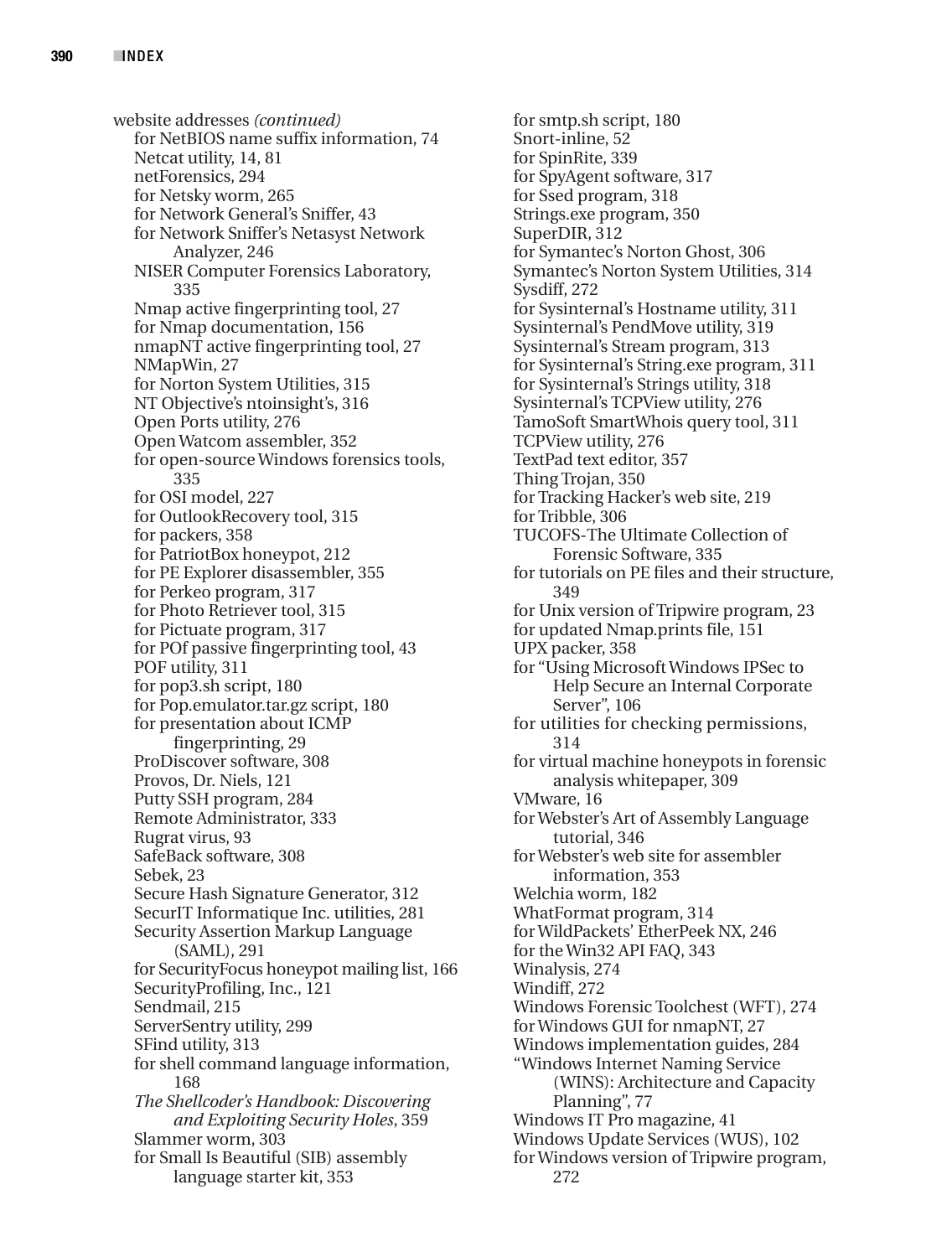WinDump utility, 309 Winfingerprint, 272 Winfo enumeration tool, 77 for Wingate proxy server, 206 Winhex software, 308 WinInterrogate, 272 WinMessenger utility, 299 WinPcap, 191 WinPcap packet capture driver, 43 for WinRAR tarball unzipper, 178 for WinZip tarball unzipper, 178 Xprobe2 active fingerprinting tool, 27 for Xprobe2 and fingerprinting article, 28 Webster's Art of Assembly Language tutorial for learning assembly language, 346 Webster's HLA support page website address, 352 Welchia worm website address, 182 WhatFormat program for determining a files real content, 314 website address, 314 WhiteDoe real honeypot bogus .system directory in, 334 finding exploit code on, 332–335 hacker's malicious folder structure, 333 lessons learned from the attacks on, 335 R\_bot.ini IRC configuration file, 334 whitehat vulnerability testing tools coding of in Perl, 168–169 whois query tools TamoSoft SmartWhois, 311 WildPackets' EtherPeek NX website address, 246 Win32 API FAQ website address, 343 Win32 API files main for Windows core functionality, 342 Winalysis snapshot comparison screen, 273 website address, 23, 274 **Windiff** website address, 272 Window Size field in TCP, 234 Windows NET SEND command for sending short console messages in, 296 website address for implementation guides, 284 Windows 2000 domain controller ports list of common, 69–70 Windows 32-bit executables known as Portable Executables (PE files), 348–349

Windows API housekeeping tasks handled by, 341 resources for learning how to use, 343 using, 341–343 Windows API files searching for a larger list of, 342 Windows applications common and their port numbers, 86–87 Windows command-line shell language using for Honeyd service scripts, 169 Windows Computer Management Services window configuring services in, 108–109 Windows event logging, 285–286 main auditing categories, 286–287 Windows event triggers using, 298–299 Windows File Protection disabling to use ComLog, 281 website address for disabling, 281 Windows Firewall filtering network traffic on your honeypot with, 105–106 Windows Forensic Toolchest (WFT) website address, 274 Windows honeypot deployment, 89–120 decisions to make for, 89 Windows honeypot emulation common ports and services, 65–68 Windows honeypot modeling. *See also* honeypot modeling port-related protocols and services review, 63–65 Windows implementation guides website address, 284 "Windows Internet Naming Service (WINS): Architecture and Capacity Planning" website address, 77 Windows IT Pro magazine website address, 41 Windows Performance Monitoring console using to collect network traffic baseline data, 275 Windows personalities annotation syntax, 156–157 common choices of, 156 Windows platform tarball unzippers for, 178 Windows ports and services list of common, 66–68 Windows protocols, 237–239 Windows security audit files events of interest in, 292–293 Windows security log analyzer NTLast as, 280 Windows Server 2003 editions available in, 91